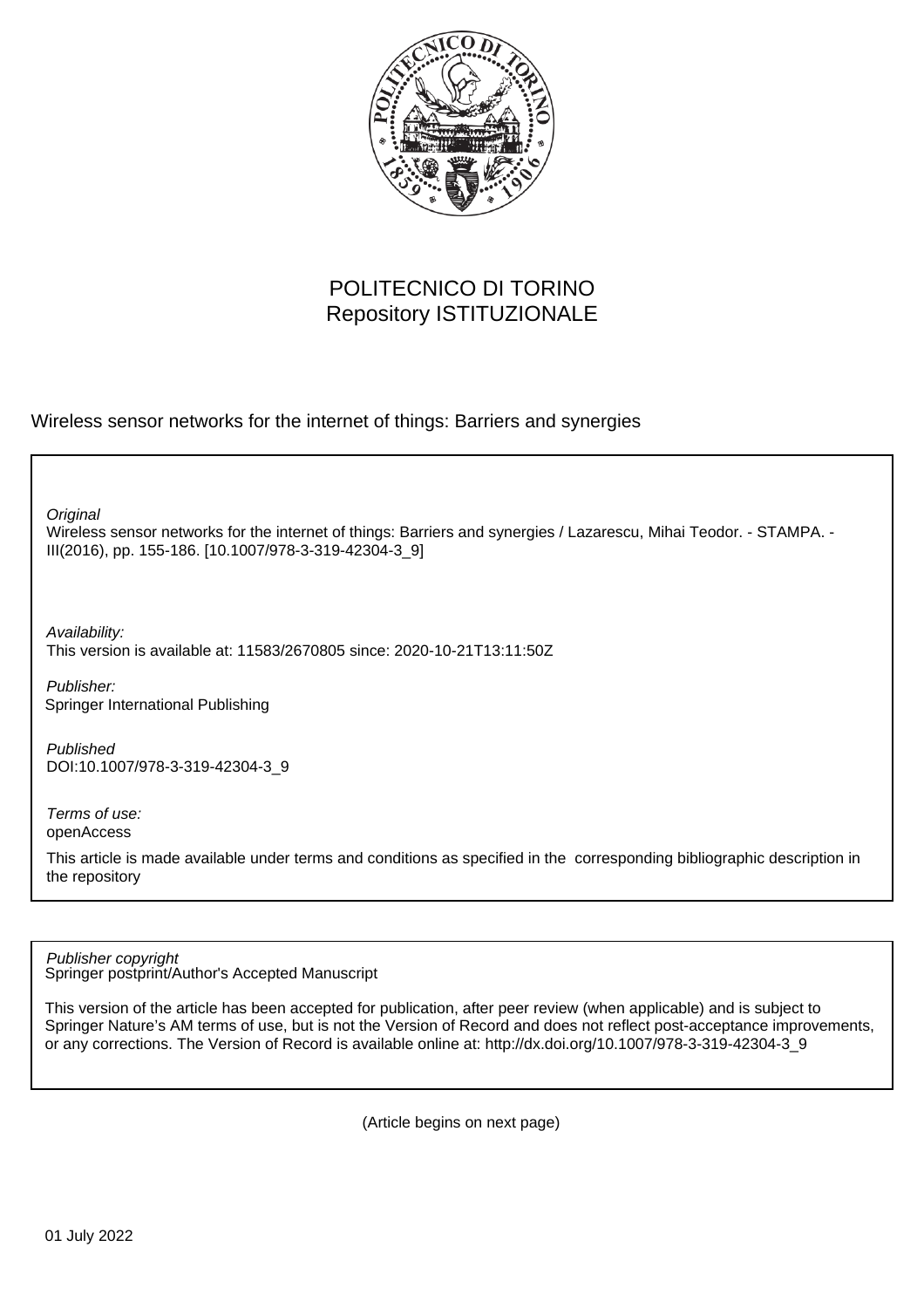# Wireless Sensor Networks for the Internet of Things: barriers and synergies

Mihai T. Lazarescu

Abstract Wireless sensor networks (WSN) are recognized key enablers for the Internet of Things (IoT) paradigm since its inception. WSNs are a resilient and effective distributed data collection technology, but issues related to reliability, autonomy, cost and accessibility to application domain experts still limit their wide scale use. Commercial solutions can effectively address vertical application domains, but they often lead to technology lock-ins that limit horizontal composability and reuse. We review some important barriers that hinder WSN use in IoT applications and highlight the main effort and cost components. With these elements in mind, we propose an open hardware-software development platform that can optimize the value flow between technologies and actors with stakes in WSN applications. To reach its objectives, the platform fosters reuse, low-effort low-risk fast prototyping accessible to application domain experts, easy integration of new technology and IP blocks, and simplifies the permeation of research results in commercial applications.

Key words: wsn, iot, wsn platform, wsn development, wsn components, wsn application synthesis

# 1 Introduction

Research and technology advances continuously extend and diversify wireless sensor network (WSN) applicability. As a consequence, WSN designers faced an increasing range of applications and requirements under rising cost and time pressures since the Internet of Things (IoT) paradigm was coined more than 15 years ago [1]. "Typical" requirements for WSN hardware and software are increasingly difficult to define [2] because they continuously adapt to very diverse application

Mihai T. Lazarescu

Politecnico di Torino, Dip. Elettronica e Telecomunicazioni (DET), Corso Duca degli Abruzzi 24, Torino, Italy, e-mail: mihai.lazarescu@polito.it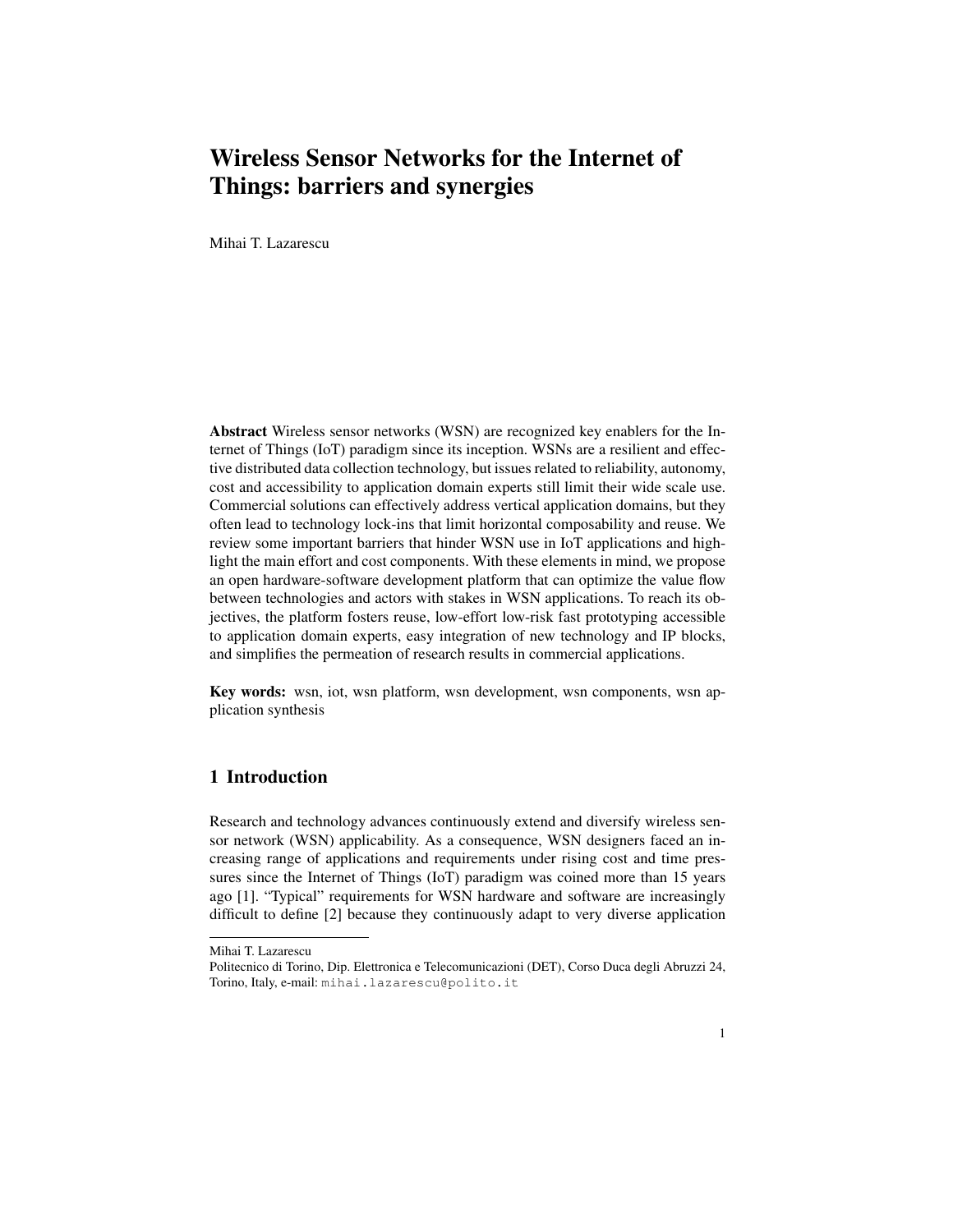

Fig. 1 Value flow for a WSN application and platform.

requirements and operating conditions at a rate which does not seem slowed down by standardization efforts or proprietary API proposals.

Moreover, although WSN solutions are used for numerous applications, the implementations generally differ under various aspects which significantly reduce the economies of scale. Consequently, both hardware and software of WSN solutions are often application-specific prototypes that carry significant non-recurrent engineering (NRE) costs and risks (e.g., reliability, optimization, development time).

Additionally, for various practical reasons WSN deployments are typically developed at lower abstraction levels, which can have two significant undesirable effects. First, this can divert an important development effort from application logic implementation, as shown in Fig. 1, which increases development time and cost, and generally decreases reliability. Second, lower abstraction level development often requires competencies that are seldom found among application domain experts, which can lead to higher development cost and more reluctant adoption of WSNbased solutions.

IoT vision to transform and enrich the way in which we perceive and interact with the reality often assumes capillary distributed devices for which WSNs continue to play an important role as one of the key enabling technologies since IoT paradigm inception. They often need to meet stringent requirements such as long maintenance-free lifetime, low cost, small size, ease of deployment and configuration, adequate processing of collected data, privacy and safety, and, not the least, fast and reliable development cycles that evolve on par with the underlying technologies. These are especially important for environmental monitoring applications, both closer to human day-to-day live (buildings, cities) and remote (e.g., open nature and climate monitoring).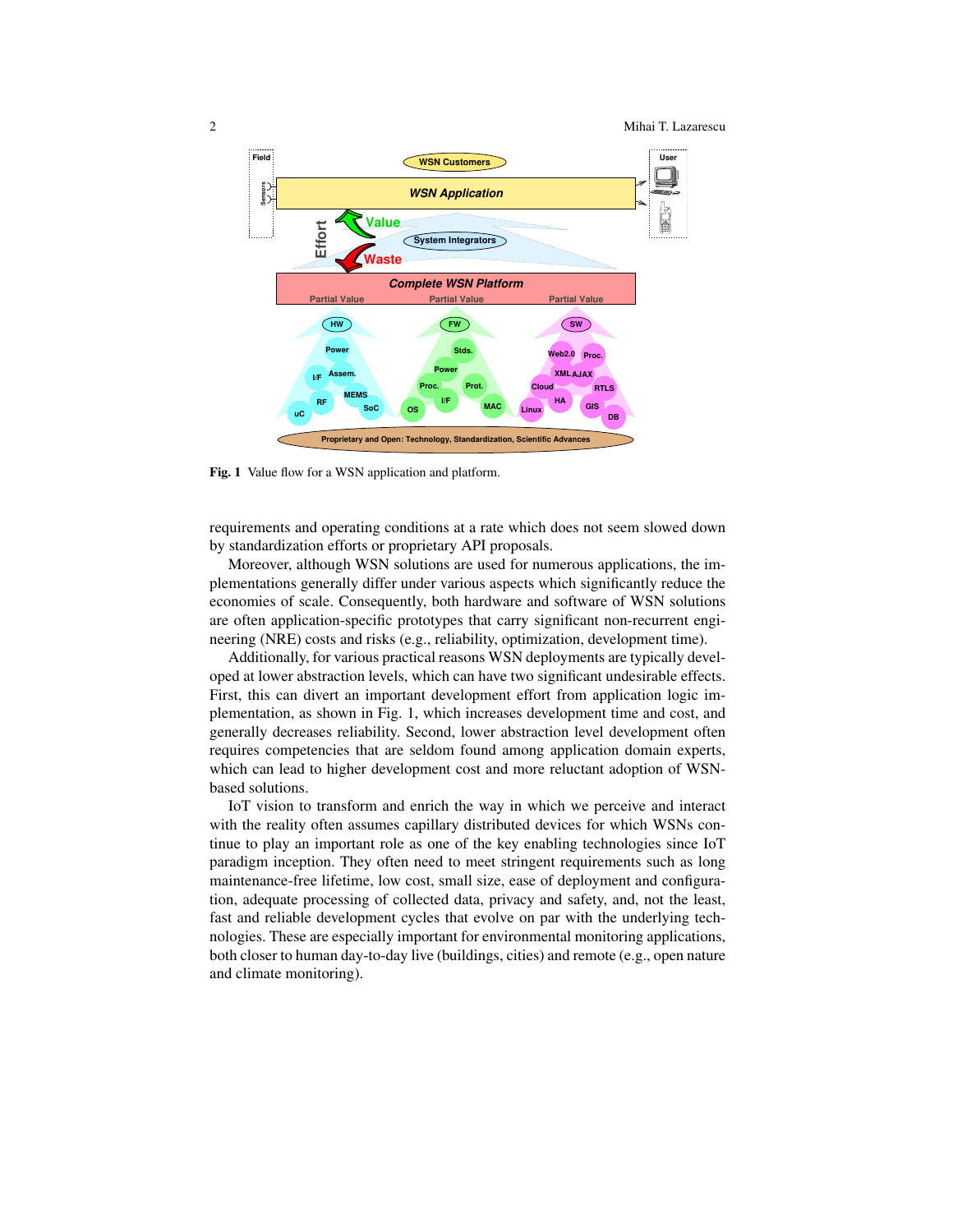As shown in Fig. 1, at the top of the WSN *value* chain are WSN application customers, whose needs are addressed by system integrators. The latter leverage on the top of WSN *technology* chain, where we find WSN platforms which can fully cover, end-to-end, WSN applications.

WSN platforms and development frameworks play a central role as the primary interface for accessing the underlying technology, standardization, and research state of the art. A complete platform includes field device hardware and firmware, development framework and an application server (e.g., for data storage, monitoring and post-processing). Development framework, IP components and supported hardware need continuous updates because WSN field evolves fast and these are an important factor in the final value delivered to end users. Also, development framework flexibility, reliability, and ease of use are important factors allowing system integrators and application domain experts to direct most of their effort to WSN application development, where it is valued most.

However important, designing and maintaining a complete, flexible, and reliable WSN development framework with extensive hardware support is costly and requires a broad range of expertises, from advanced web and UI design to low level embedded software and IDE, and code generation techniques to support high level application specifications. Quality assurance is also very important, since overall unreliability perception is still a limiting factor to wider WSN adoption.

Most hardware vendors provide various degrees of development support for their own WSN devices. They are usually focused on typical uses of the devices and are often hardware-centric instead of application-centric. As such, the toolsets may require significant extension or adaptation to properly cover a broader range of applications. Additionally, they also tend to significantly lag the state of the art, as they are meant to follow the progress of one producer.

Moreover, the up-front integration effort into existing development flows and the proprietary solutions may lock-in to vendor's hardware, often leading to significant hold-up problems that may hamper business potential. All these aspects finally translate into wasting system integrators' effort, missing or lagging market opportunities, and increasing development costs and risks. For new players it may also add to entry and differentiation barriers, effectively limiting the adoption of WSN solutions.

To best meet expectations and optimize the value, WSN development frameworks need to be based on reuse (both code and tools, since no player can efficiently cover all WSN aspects), to be easy to update or upgrade/replace to keep the pace with the fast evolution of the underlying technologies, and to abstract and automate the flow especially for application domain experts. Besides, the flow should favour design portability between different hardware and software solutions to avoid costly and inefficient vendor lock-ins and, last but not least considering the fast evolution pace in the field, to simplify the permeation of promising research to production.

Development frameworks revolve around the concept of a flexible WSN platform, as shown in Fig. 1, which is the convergence point of multiple WSN hardware and software components and technologies. Effective development tools should start from top-level application-specific requirement descriptions provided by the devel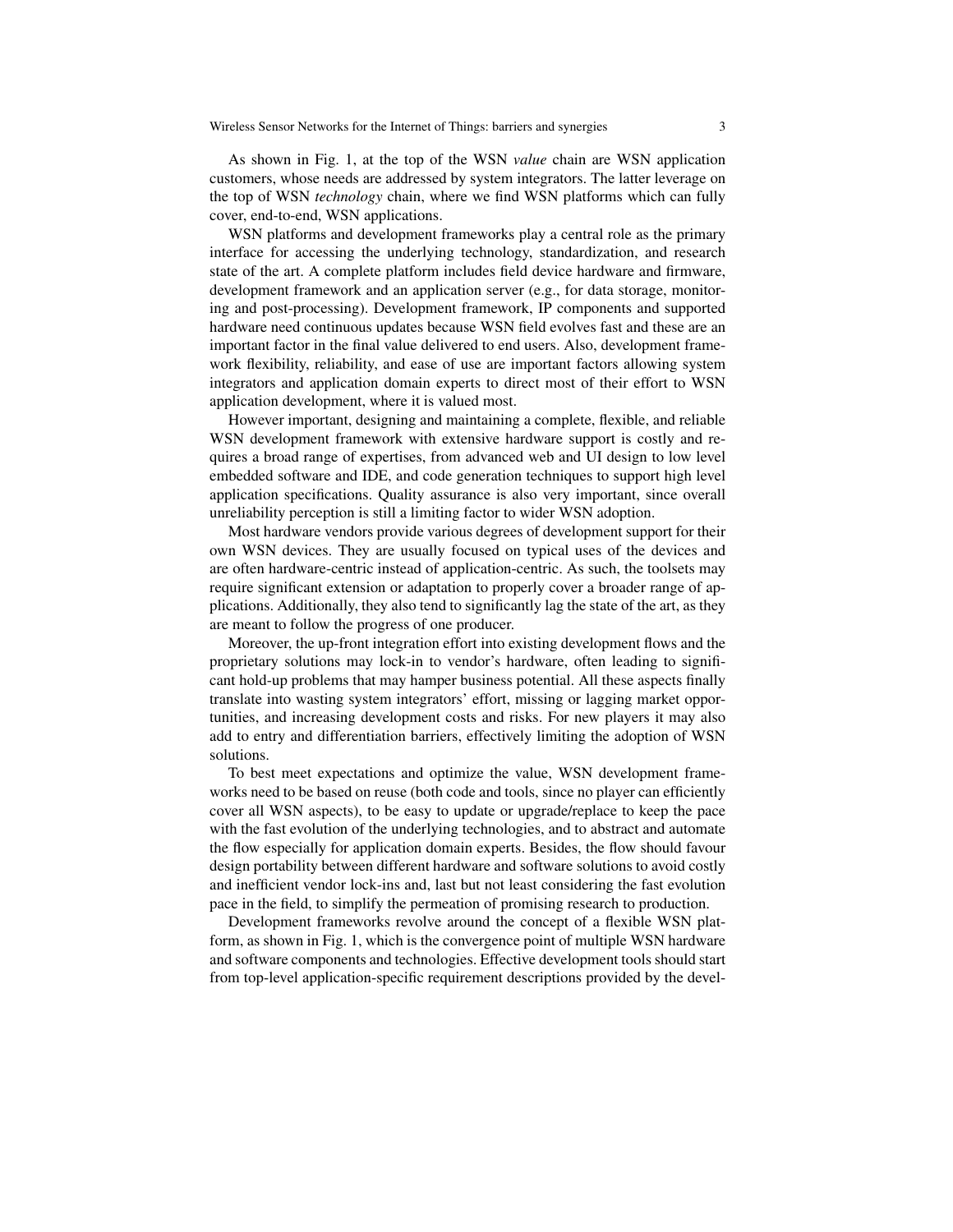oper and automatically find suitable implementations and configurations that support them, based on existing components. At the same time it should provide the developer metrics and tools useful to evaluate solution quality.

This process aims to avoid diverting significant developer effort towards implementation details. This should speed up application development and make the flow more accessible to application domain experts.

At the same time, the flow should simplify the integration and coexistence of tools and technologies from different vendors and projects. Most existing WSN solutions efficiently address specific vertical application domains for various reasons, and not the least because building and maintaining a complete and flexible platform often requires a broad range of competencies and can be very costly. This development flow aims to reduce the effort and cost by:

- *Being accessible to application domain experts.* This helps spreading the use of WSN-based solutions to more application domains, while often reducing development cost and time.
- *Focusing design effort mostly on application logic.* WSN technology is based on several engineering disciplines. WSN development tools and flows should provide a good separation between the underlying technological details and the application developer.
- *Optimizing implementations for cost, power and reliability.* This is especially important for the quality of service of the WSN application over its lifetime. Moreover, they implicitly reduce the recurrent cost for both node production and their field maintenance.
- *Integrating existing or new tools and technologies.* Tool development can be often effort-intensive, hence reusing existing tools, either proprietary or public domain ones, is economical. Besides, the tools may be customized, e.g., for specific hardware or for specific application domains. Effort and cost issues are amplified by the fast evolution of WSN technology.
- *Maintainability of the complete development flow.* This is tightly related to tool integration above. The tools should be easy to integrate in the development platform, e.g., in terms of semantics, interfaces and data formats, in order to simplify the upgrade or replacement of existing tools or the addition of new ones.
- *Simplifying the comparison of design results.* The platform should simplify playing *what if* scenarios, in which elements change, e.g., a tool in the development flow, the target node or the embedded operating system (OS). Since the rest of the platform remains the same, it simplifies the observation of the effects of the change. This should allow a closer reproduction of research results and the comparison between different research tools or approaches. Also, this should allow to select the most effective solution for a given WSN application.
- *Facilitating research permeation in commercial applications.* This is tightly related with the above point. The benefits of new research results can be compared with the existing flows by playing adequate *what if* scenarios. Moreover, research tools are already integrated in the platform simplifying their porting to existing production flows based on the platform.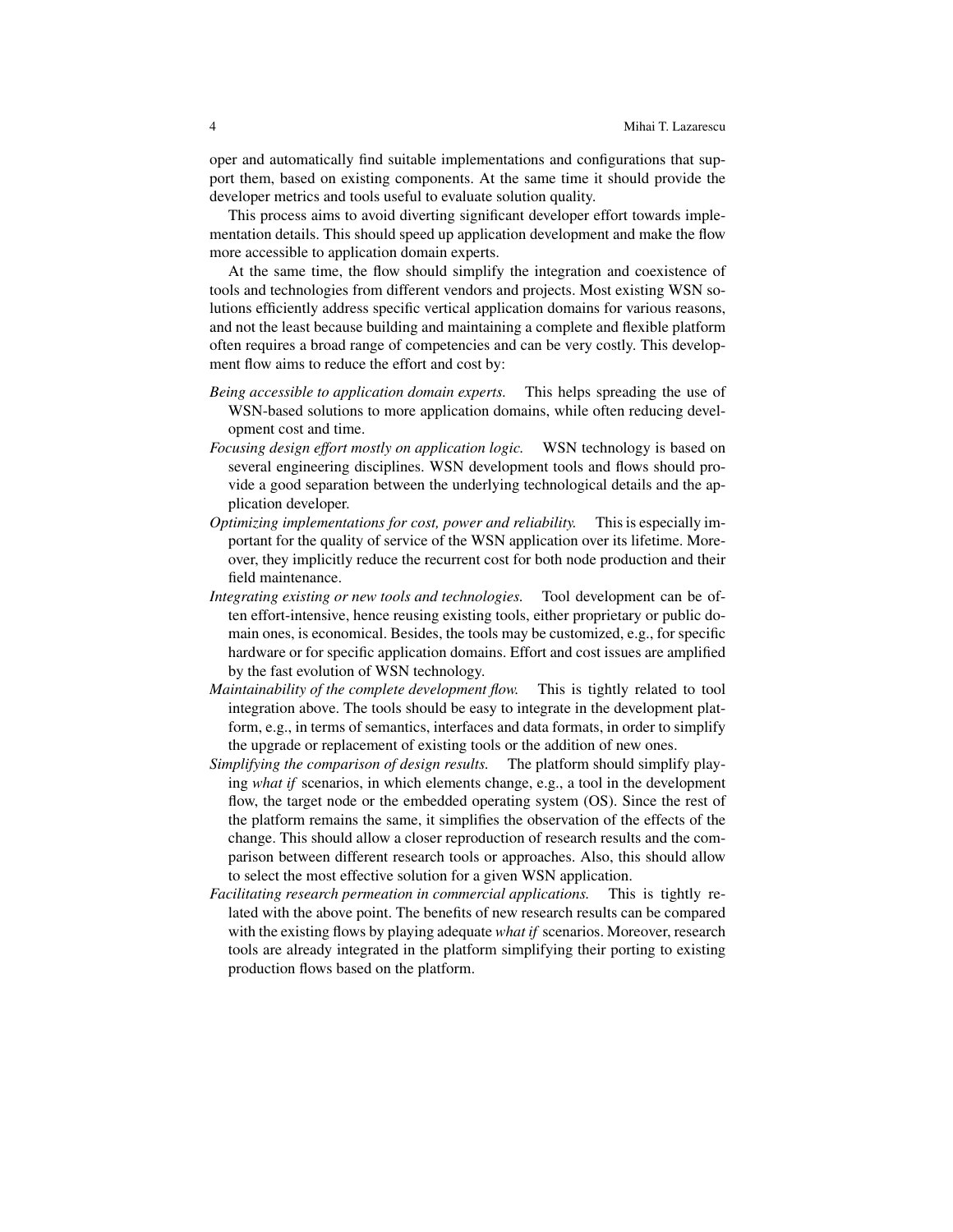Wireless Sensor Networks for the Internet of Things: barriers and synergies 5

*Building business models.* Last but not least, the purpose of the platform is to be useful for real WSN applications by providing value through vendor- or application-specific customizations of the general purpose flow. Thus, on the one hand the platform should allow the integration of proprietary tools or protected intellectual property (IP) blocks, e.g., simulation models or functional code. On the other hand, the platform should simplify the contribution of code (custom or general purpose), flows or other developments made by commercial users.

In Section 2 we will briefly review some existing WSN development tools and flows in terms of these objectives. In Section 3 we will review some options for WSN hardware for nodes and server-side software. Then, in Section 4 we will look into a possible development framework that can fulfill most of the above criteria. Section 6 will conclude the work.

# 2 WSN programming models and tools

Early WSN implementations were manually coded close to hardware or the embedded operating system [3]. Typically this brings smaller code size and higher execution efficiency at the cost of maintenance, portability and design reuse. It also requires a good understanding of various technologies underlying WSN nodes, which is difficult to find among software programmers and seldom found among application domain experts.

Over time, as WSN cost, time to market and operation reliability increase in importance, higher programming abstractions and design automation techniques get increasing attention. The literature is now rich of WSN design aids, both as languages and their compilers as well as support software, such as middleware and real-time embedded OSs.

In the following we are reviewing some relevant categories of design aids, with an eye on their performance along the lines listed towards the end of Section 1.

# *2.1 Low-level programming*

This is a node-centric programming model that ranges from close to hardware and up to some level of abstraction usually provided by an embedded OS or by a virtual machine (VM).

## 2.1.1 Operating system-level programming

Among the OSs, we can list TinyOS [4], programmable in nesC [5] which offers a good modularization with well-defined interfaces and functional encapsulation that abstracts implementation details. However, low abstraction level and an event-based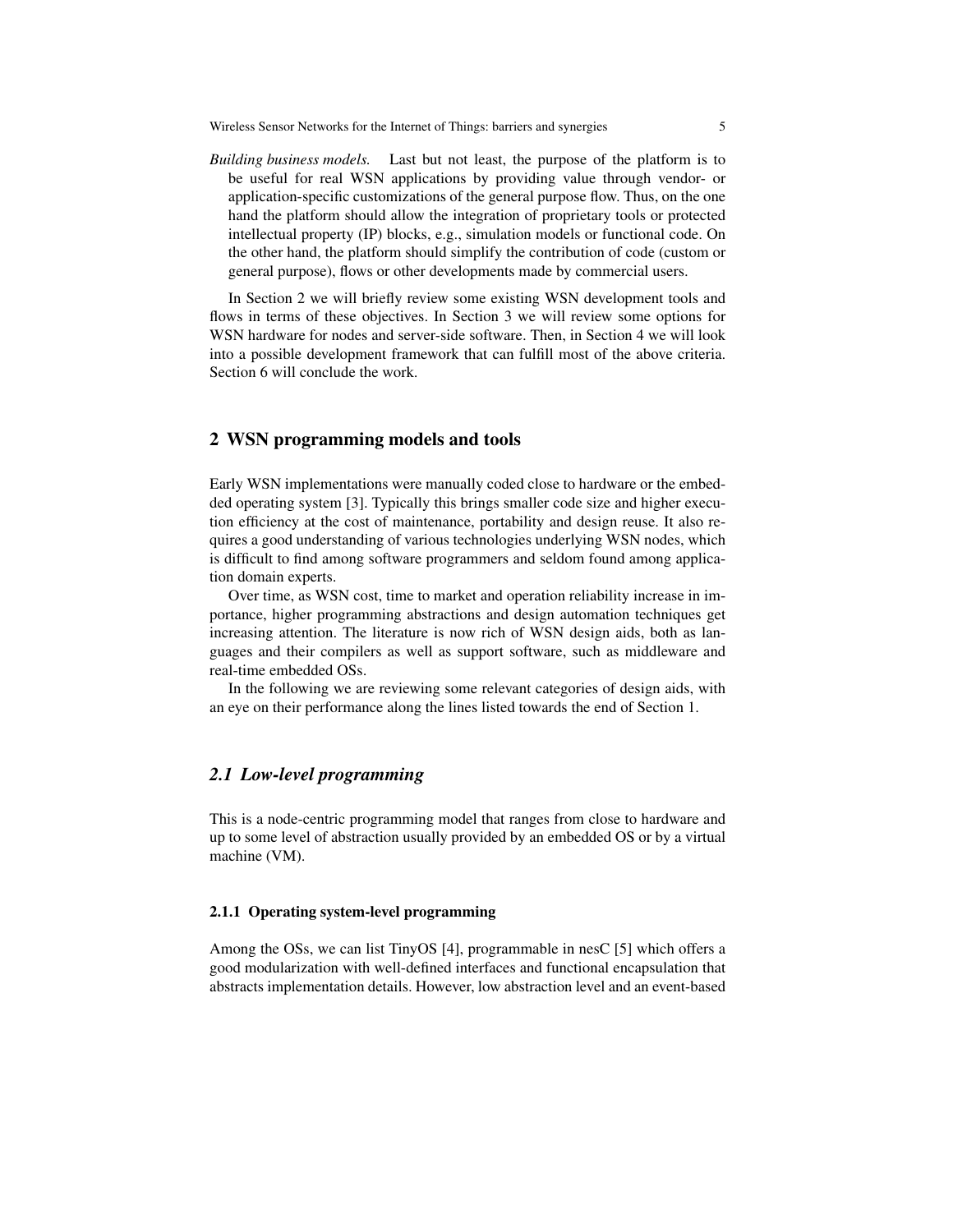programming style without support for blocking operations increase programming complexity.

To reduce the complexity, TinyGALS [6] provides FIFOs for asynchronous message passing on top of the synchronous event-driven model and synchronous method calls. SOS [7] and CoMOS [8] implement priority queues (the former) and preemptive message handling (the latter).

SNACK [9] allows to compose applications by combining services provided by reusable library components. T2 [10] simplifies project reuse and porting on new hardware platforms by combining a horizontal decomposition (to support multiple devices) and vertical decomposition that allows to build the application using hardware-independent functional blocks. OSM [11] extends the TinyOS eventdriven model with states and transitions whose actions depend on both events and program state.

Several OSs propose different forms of thread abstraction to simplify programming of event-driven systems, although they are difficult to implement with the limited hardware resources of the target nodes. Fiber [12] provides one blocking context on top of TinyOS. Mantis OS [13] provides preemptive, time-sliced multithreading. TinyThreads [14] provides a stack estimation tool to reduce memory consumption for thread stacks. Protothreads [15] provides a stack-less co-operative multithreading library for Contiki OS [16], another embedded event-based OS. Y-Threads [17] implement efficient preemptive multithreading using a shared stack for the computational parts of the application, while for the control parts are allocated small separate stacks.

# 2.1.2 Virtual machine or middleware

These programming models have several important features. One of them is efficient dynamic re-programmability of small embedded systems. Mate [18] and ASVM ´ [19] are small application-specific VMs built on top of TinyOS. Melete [20] extends Maté to multiple concurrent applications. VMStar [21] allows dynamic update of is own code or the application. Impala [22] is an example of middleware with efficient over-the-air reprogramming and repairing capabilities.

VMs also provide platform-independent execution models for WSN applications. Token Machine Language (TML) [23] models the network as a distributed token machine in which the nodes are exchanging tokens which trigger matching handlers. This model can be used to implement higher-level semantics that distance themselves from the underlying nesC implementation. t-kernel [24] modifies ("naturalize") application code at load time to implement OS protection and virtual memory without hardware support.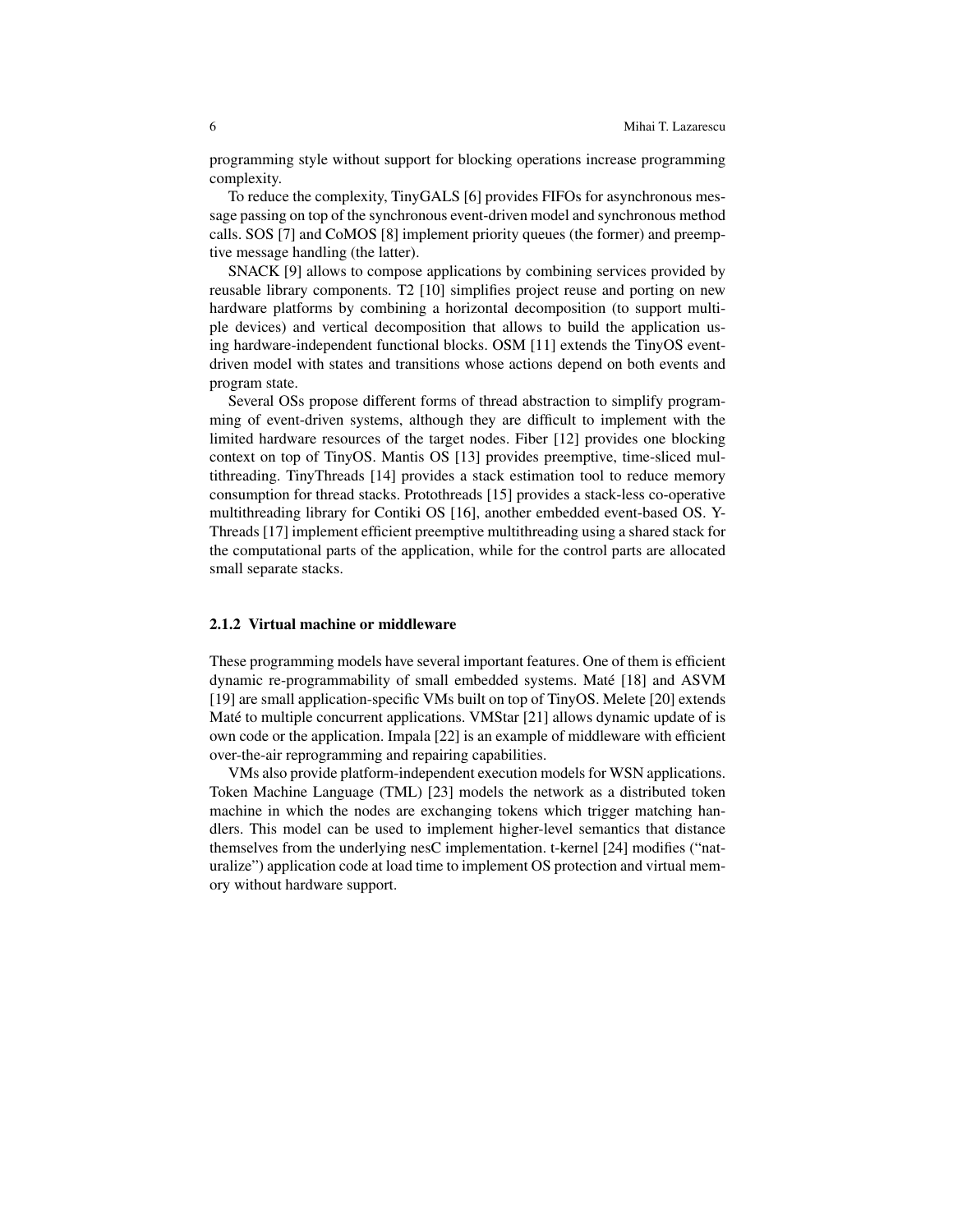## *2.2 High-level programming*

High-level programming models typically allow the developers to focus more on application logic, but often at the expense of node performance. For instance, group- or network-level programming can facilitate the collaboration between sensors, which is necessary for a significant part of WSN applications and often challenging to program. However, the designer has few means to check or improve operation efficiency of the nodes within the abstracted units.

In the following we will review a few of the most prominent high-level programming methods and tools.

#### 2.2.1 Model-based development

These methodologies attempt to offer the developers an application entry interface that can be both more productive and also better suited for application domain experts, while preserving lower-level control over design results, which is necessary to control and optimize WSN performance.

An interesting approach uses several Domain-Specific Modeling Languages (DSMLs), one for each of the network-, group- and node-level decomposition of a WSN application [25]. The DSML for data-centric network modeling includes three node types: sources, aggregation/fuse and sink. The DSML for group modeling allows geographical node grouping, definition of network topology (e.g., tree or mesh) and of the amount of in-network processing (aggregation and fusion). The DSML for node modeling offers several types of tasks: for sensor sampling, data aggregation/fusion, networking and sink. However, application specification appears to be limited to parametrization of the models. Hence, the approach can be considered a modular way to customize a parameterized application.

REMORA uses an XML-based modeling abstraction [26] for more advanced component-based designs than TinyOS static composition. Models include services (offered and required) and the triggering events, persistent state and implementation in a C-like language. The event model extends the TinyOS one with attributes, differentiation between application and OS events, configuration and point-to-point or multicast distribution. The framework has a low overhead over Contiki, but offers much improved encapsulation than simple multithreading.

A framework supporting hardware-software co-design is shown in [27]. It is based on tools widely used in industry like Simulink $\mathbb{R}^1$  and Stateflow $\mathbb{R}^2$  and wellknown open projects like OMNeT++/MiXiM [28], TinyOS [4] and Contiki [16]. Graphical high-level application entry is supported by the abstract concurrent models provided by Simulink and Stateflow. Application specification can be simulated at node level and can be automatically translated by the framework in network sim-

<sup>1</sup> Mathworks Simulink http://www.mathworks.com/help/simulink/index.html

<sup>2</sup> Mathworks Stateflow – Finite State Machine Concepts http://www.mathworks.com/ help/toolbox/stateflow/index.html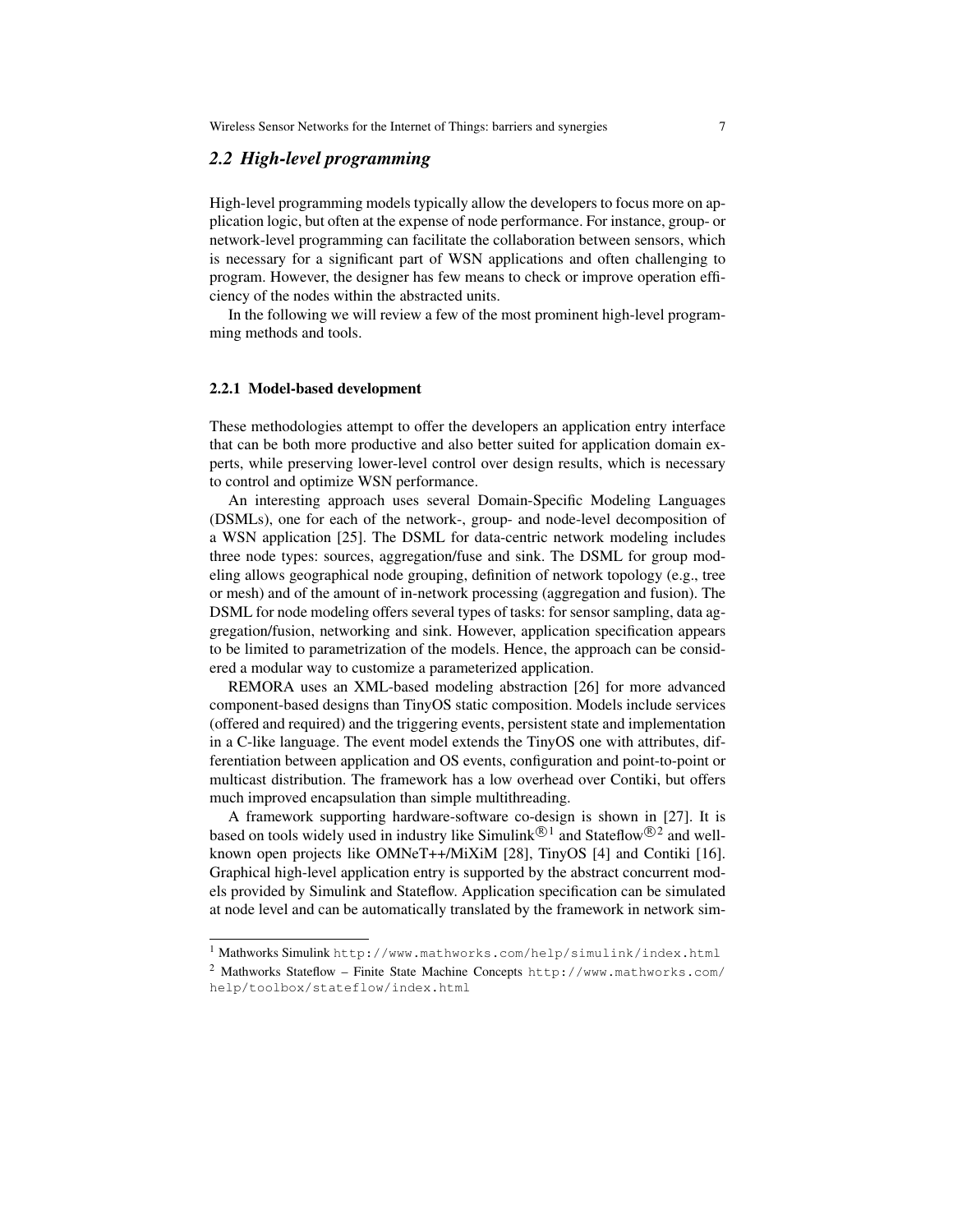ulation models, including hardware in the loop for better accuracy, as well as implementation models that can run on top of popular embedded OSs.

## 2.2.2 Group-level programming

This programming model provides constructs to handle multiple nodes collectively as a group abstracting its internal operation into a set of external functions. Groups can be logical or neighborhood-based.

## Neighborhood-based groups

Based on physically neighbouring nodes, this type of group is well suited for local collaboration (recurrent in some classes of applications) and the broadcasting nature of WSN communication, improving in-group communication. Abstract Regions [29] and Hood [30] provide programming primitives based on node neighbourhood which often fits the application needs to process local data close to its origin. Hood implements only the one-hop neighbour concept, while Abstract Regions implements both topological and geographical neighbourhood concepts.

#### Logical groups

These groups can be defined based on logical properties, including static properties like node types, or dynamic, such as sensor inputs, which can lead to volatile membership.

EnviroTrack [31] assigns addresses to environmental events and the sensors that received the event are dynamically grouped together using a sophisticated distributed group management protocol.

SPIDEY language [32] represents logical nodes based on the exported static or dynamic attributes of the physical nodes, and provides communication interfaces with the logical neighbourhood as well as efficient routing.

## State-centric groups

These are mostly intended for applications that require collaborative signal and information processing (CSIP) [33]. Around the notion of collaboration group, programmers can specify its scope, define its members, its structure and the member roles within the group. Pattern-based groups, such as neighbourhood- or logicalbased can also be defined. Its flexible implementation allows it to be used as building block for higher-level abstractions.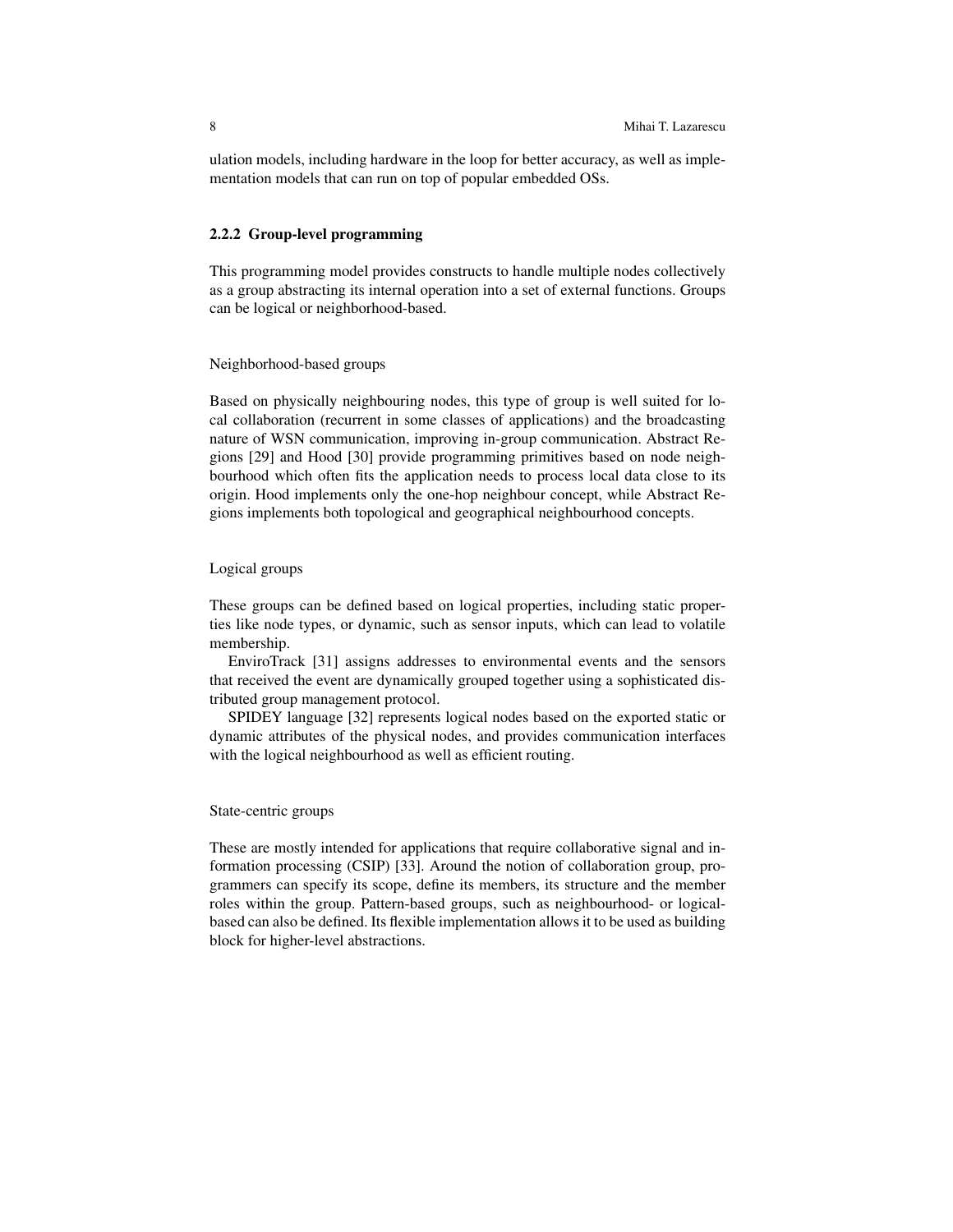Wireless Sensor Networks for the Internet of Things: barriers and synergies 9

## 2.2.3 Network-level programming (macroprogramming)

WSN macroprogramming treats the whole network as a single abstract machine which can be programmed without concerns about its low-level inter-node communication.

#### Database

Database is an intuitive abstraction derived from the main function of the nodes, which is to collect sensing data. Early implementations like Cougar [34] and TInyDB [35] provide support for declarative SQL-like queries. Both attempt energy optimizations. Cougar processes selection operations on sensor nodes to reduce data transfers. TInyDB optimizes the routing tree for query dissemination and result collection by focusing on where, when and how often to sample and provide data.

SINA [36] allows to embed Sensor Querying and Tasking Language (SQTL) scripts with the SQL queries to perform more complex collaborative tasks than those allowed by SQL semantics.

MiLAN [37] and DSWare [38] provide a quality of service (QoS) extension to queries which can be defined based on the level of certainty of an attribute among those that can be measured by the node with a given accuracy. MiLAN converts a query in an energy-optimized execution plan that includes the source nodes and routing tree. DSWare expresses and evaluates the QoS as a compound event made of atomic events, whose presence/absence define the confidence level.

Although database-like interfaces are simple and easy to use, they are not well suited for applications that require continuous sensing or with significant finegrained control flows.

## Macroprogramming

WSN macroprogramming provides more flexibility than database models.

#### *Specification of global behaviour*

Regiment [39] implements a Haskell-like functional language. By preventing the developer to manipulate directly program states it allows the compiler to extract more parallelism.

Kairos [40] is a language-independent programming abstraction that can be implemented as an extension of existing program languages. As such it defines a reduced set of constructs (node abstractions, one-hop neighbours and remote data access, which includes a weak data consistency model to reduce communication overhead).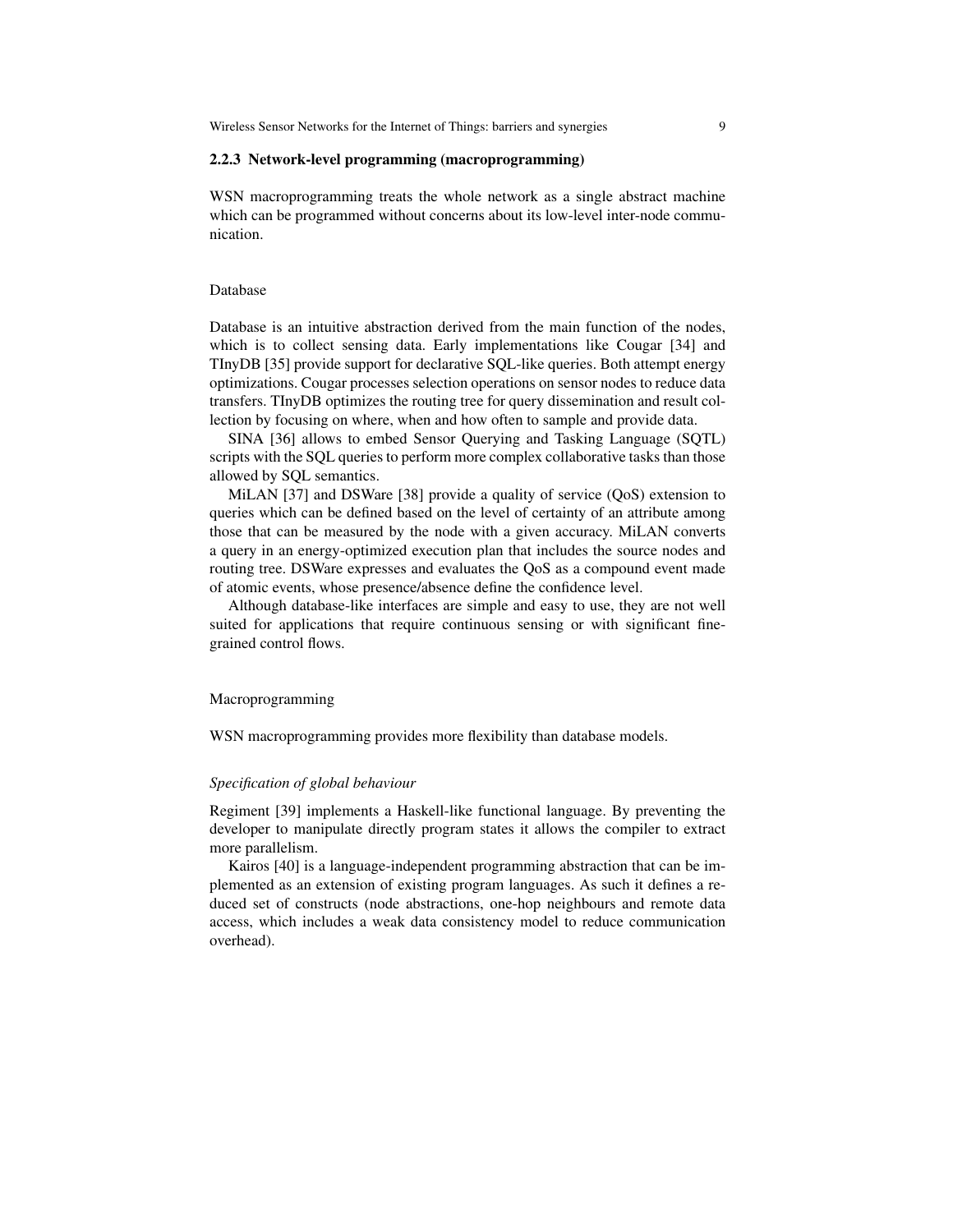## *Resource naming*

Spatial Programming [41] can reference network resources by physical location and other properties and access them using smart messages. These contain the code, data and execution state needed to complete the computation once they reach the nodes of interest.

Using SpatialView [42] the developer can dynamically define a spatialview as a group of nodes that have properties of interest, such as services and location.

Declarative resource naming [43] (DRN) allows both imperative and declarative resource grouping using Boolean expressions. Resource binding can be static or dynamic and the access to resources can be sequential or parallel.

#### *Other metaprogramming abstractions*

Semantic Streams [44] supports declarative queries using semantics associated to sensor data by inference units. Both sensors and inference units are built automatically from a Prolog-based specification.

Software Sensor [45] provides a service-oriented architecture in which each hardware sensor is abstracted as a software sensor. The latter can be composed in multiple ways using the SensorJini Java-based middleware in order to define large-scale collaboration within the network.

# *2.3 Evaluation of existing WSN programming models and tools*

We will evaluate how the WSN development tools, tool categories and methodologies reviewed in Section 2 can be used to reduce overall WSN application cost. We will also evaluate their potential to work in synergy with other tools in a comprehensive development platform that is suitable to cover the widening diversity of WSN applications and keep pace with the rapid technological evolution in the field.

## 2.3.1 Low-level programming evaluation

Low-level programming, be it OS- or VM-based, typically allows a good control over the node and good design optimization, but it often requires in-depth engineering and programming knowledge. This is rarely found among application domain experts and may also divert important design effort from application logic implementation.

Embedded OSs and VMs have typically a layered structure which encapsulates well the hardware-dependent parts in order to facilitate their porting to other hardware nodes, which is important for keeping the pace with technology evolution. They can be maintained with reasonable effort and can be relatively easy integrated in higher-level design flows.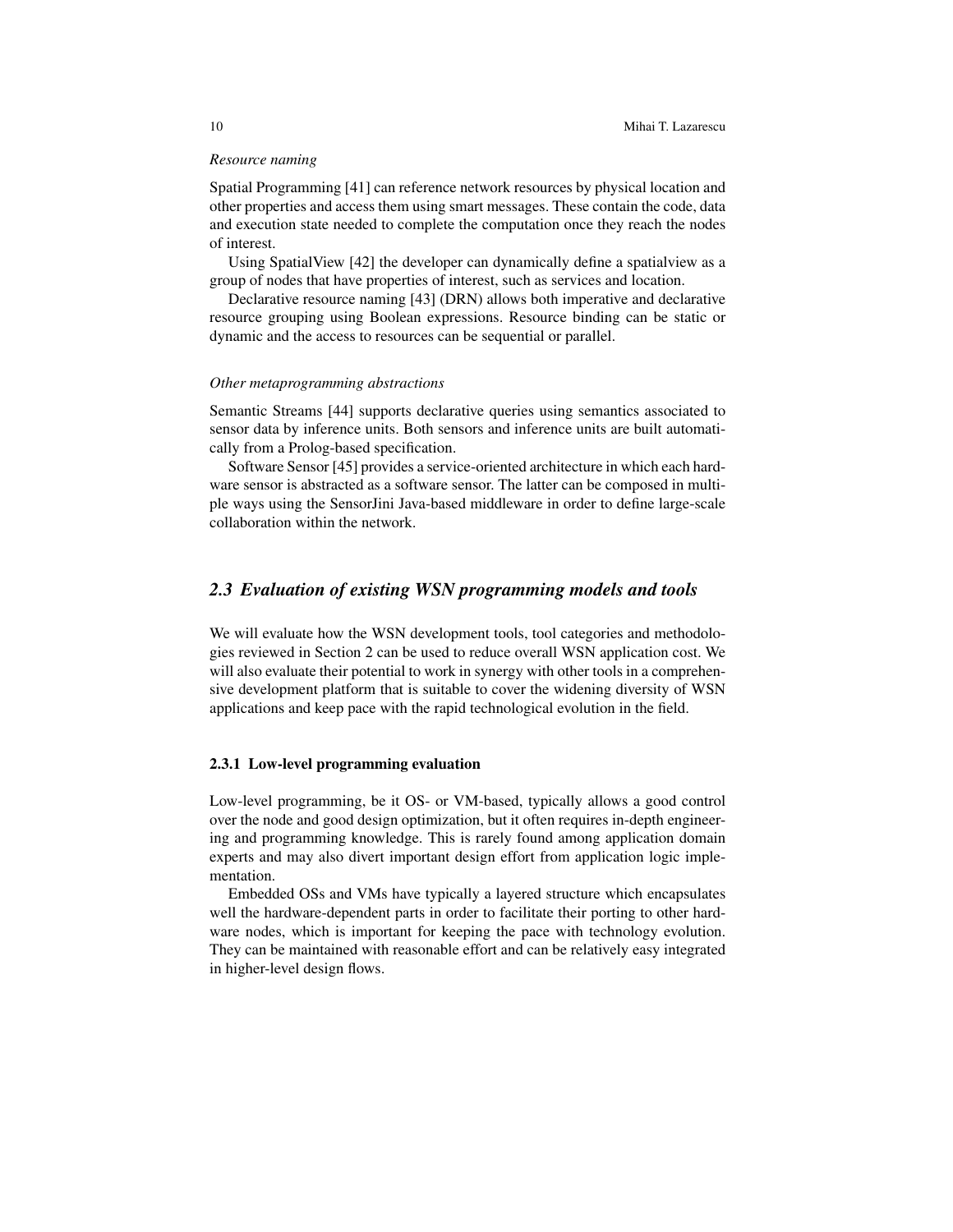Moreover, embedded OSs usually facilitate the development of library elements that implement specific functions, which can be instantiated in new designs to facilitate design reuse.

The common base offered by the underlying OS or VM can be used as reference to compare the effectiveness of novel solutions. New research results can be included in library elements as well as the OS or VM core design, effectively simplifying their adoption in commercial designs.

Considering the higher complexity of application programming at low levels, commercial services can be offered for, e.g., application development or porting, OS/VM (or library elements) porting to new hardware, and for training and support.

## 2.3.2 High-level programming evaluation

Abstractions at group- or network-level are meant to hide the inner workings of the abstracted entity, including its internal communications.

On the one hand this is positive because it allows the developer to focus on application logic. On the other hand, the abstractions are often implemented using dedicated or less common (e.g., Haskell-like) programming languages which may be difficult to use by application domain experts.

Also, given that significant parts of the application are handled automatically by the system in order to satisfy higher-level specifications, the developer may not have the means to understand, evaluate or improve the efficiency with which these are implemented by the system.

The tools implementing such abstract flows are typically developed as a close ecosystem. They are unlikely to share models or IP blocks among them, although they may use common lower-level abstractions (e.g., Regiment [39] uses TinyOS) or may be flexible (and simple enough) to allow is implementation as an extension of other programming languages like Kairos. As such, their development and maintenance can be rather costly. Moreover, the application projects are difficult to port between such frameworks, which limits also the permeation of research to commercial applications.

For these flows, in terms of business we can assume training, support and design services.

A distinctive note can be made for model-based design frameworks (see Section 2.2.1). The developer can focus most of the effort on application development, for which the tools allow various degrees of liberty. Application entry interface can be suitable for application domain experts, as demonstrated by the wide adoption of Stateflow $^{\circledR}$  interface by experts in various industrial domains. Automated code generation and good integration of the flow with simulation tools (including hardwarein-the-loop) and target OSs simplify design space exploration for optimizations and also allow manual optimization of the generated projects. Integration with existing projects reduces the cost of framework maintenance. Moreover, they provide an observable development environment where the effects of changes to framework features (e.g., code generation) or to its components (e.g., simulators) can be eas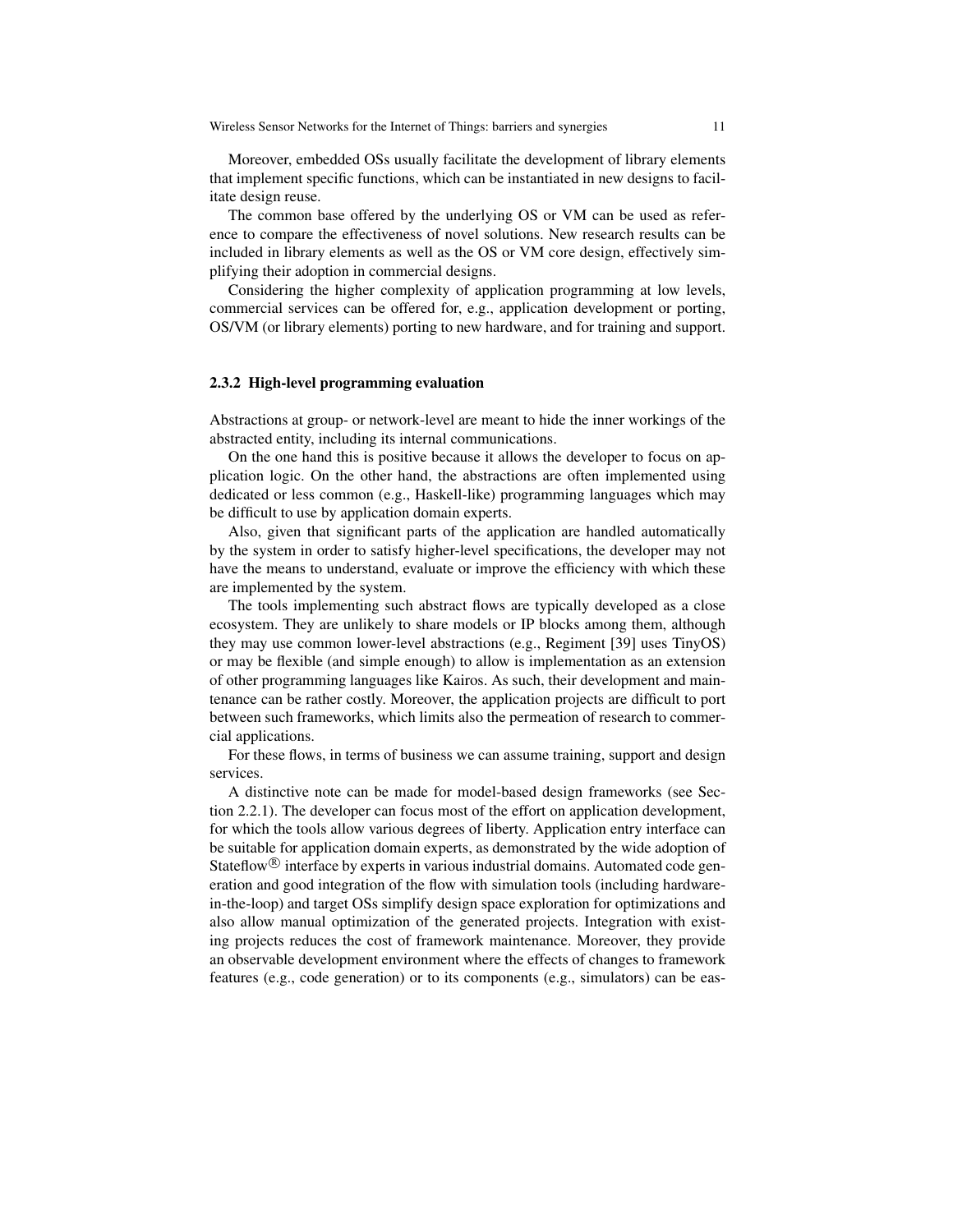ily compared for existing and new designs. Research advances can be evaluated the same way before being included in commercial design flows. Business models that use these flows can enrich their capabilities using custom IP blocks.

# 3 WSN hardware and server-side support

In the following we will comparatively review some options for WSN node hardware and for server-side software.

# *3.1 WSN hardware*

Its main components are the microcontroller and RF device, either stand-alone or combined in a single integrated circuit, RF antenna, energy sources, transducers, printed circuit board (PCB), and package.

## 3.1.1 Microcontroller

There are many families of low and very low power microcontrollers, each covering a broad range of capabilities such as storage size for programs (FLASH), data (RAM and EEPROM), and peripherals. Given the diverse and specialized offering, the design flow should assist the developer in selecting the optimal microcontroller for the application, since it can influence significantly node cost and energy consumption.

Microcontroller component package type and size has both a direct impact on the component cost and an indirect one on PCB cost through its size and number of pins. PCB size can further influence the size and cost of the sensor node package.

Additionally, most microcontrollers can operate using an internal clock source. This has no additional component cost or impact on PCB size or complexity, but its frequency is not very accurate nor stable in time. However, if the WSN application (or the communication protocol) does not require accurate timing, the internal oscillator is worth considering.

Thus, microcontroller selection should mainly consider:

- on-board support for hardware interface with the peripherals (e.g., transducer, RF device), application firmware and communication protocol;
- the trade-off between package type and its associated direct and indirect costs at sensor node level;
- adequate support for selected RF communication protocol. Its effects at system level should be carefully weighed. For instance, accurate timers and receive capabilities significantly increase sensor node cost, microcontroller requirements and energy consumption.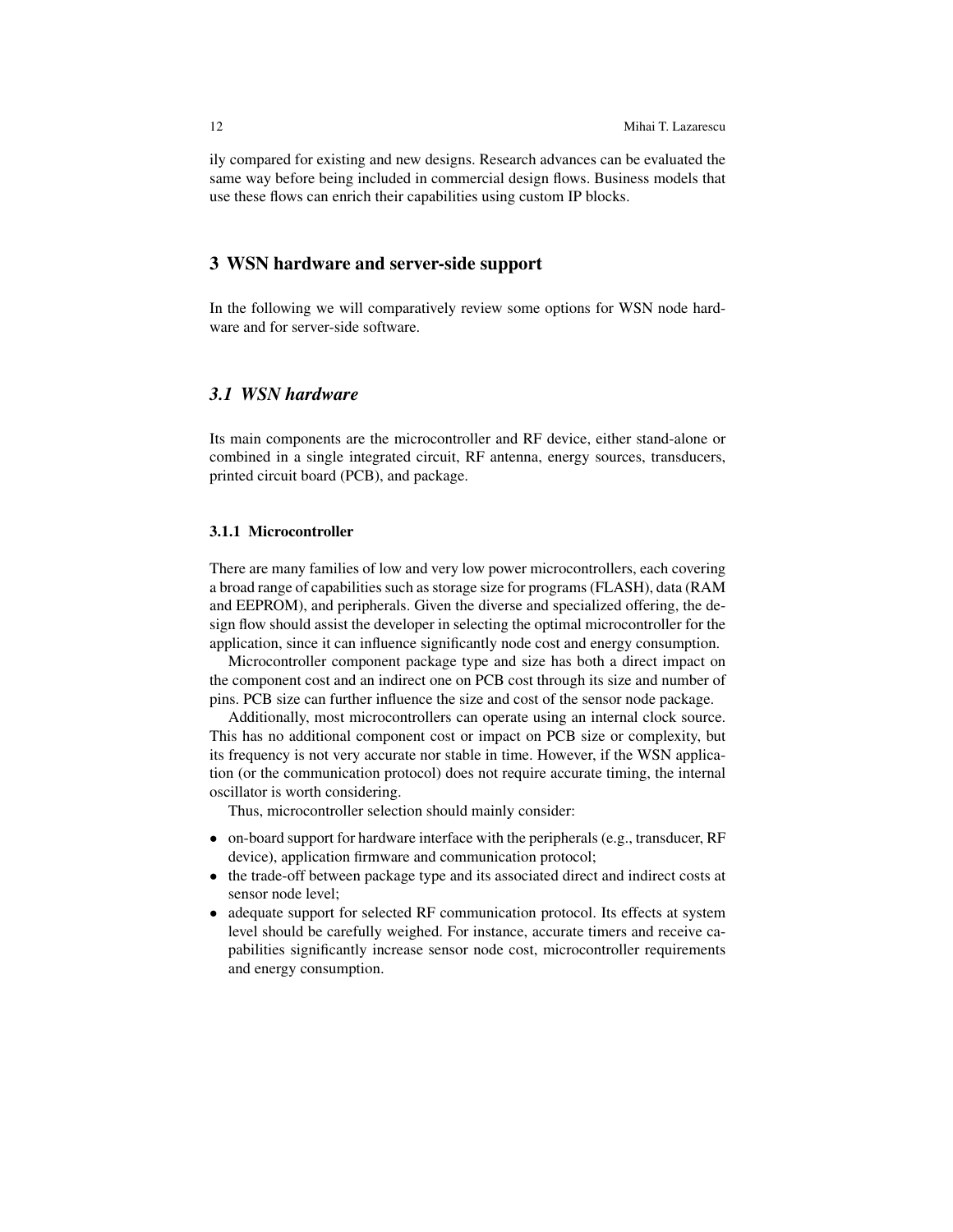## 3.1.2 RF device

As for the microcontroller, the cost of the RF device significantly depends on its capabilities. E.g., a transceiver will typically cost more and require more external components than a transmit-only radio.

Modern RF devices provide application data interfaces at different levels of abstraction. These can range from digital (or analog) signal levels to advanced data packet management. Although the latter may increase RF device cost, it also sensibly reduce microcontroller computation and memory requirements, working with a cheaper and smaller device, and also reduce energy consumption and cost.

Most RF devices use an external crystal quartz for timing and channel frequency and may optionally output a clock for the microcontroller. However, this implies that the system is active only when the RF device is active, which may increase energy consumption.

Commonly used multihop WSN communication protocols require that all nodes have receive capabilities, which increases the cost of the RF device. Moreover, most of them actively synchronize their clocks at least with the neighbouring nodes to reduce the energy spent for idle channel listening, which requires an accurate time reference constantly running on-board and more microcontroller resources, all translating to higher device cost and energy consumption. However, if the application does not require bidirectional communication, an asynchronous medium access control (MAC) in a star topology may sensibly reduce node cost and energy consumption.

Several producers offer general purpose devices that include a microcontroller and a radio in a single package. These can save PCB space and costs, but the integrated microcontrollers may be oversized for some applications, especially those using a smaller communication protocol stacks. The same may apply for the integrated radio devices.

## 3.1.3 RF antenna

Antenna influences node cost, size, deployment and performance mainly through its size, cost, and RF characteristics. Most antenna features are correlated with operation frequency, range requirements, and RF properties of the environment.

For instance, star network topologies may require longer RF range to lower the number of repeaters and gateways. In this case, lower RF frequencies (315/433 MHz bands or below) can increase the communication range for a given RF link budget.

WSN application requirements may influence antenna characteristics such as directionality, gain, size, resilience to neighbouring conductive objects (tree trunks, metal bodies). Antenna options can range from omnidirectional  $\lambda/2$  dipole, or a  $\lambda$ /4 whip (both costly to ruggedize), to helical antennas radiating in normal mode (NMHA) with a good size-performance trade-off, to PCB trace antennas (better for higher communication frequencies), and ceramic chip antennas with good performance but higher cost.

PCB components may also influence antenna performance.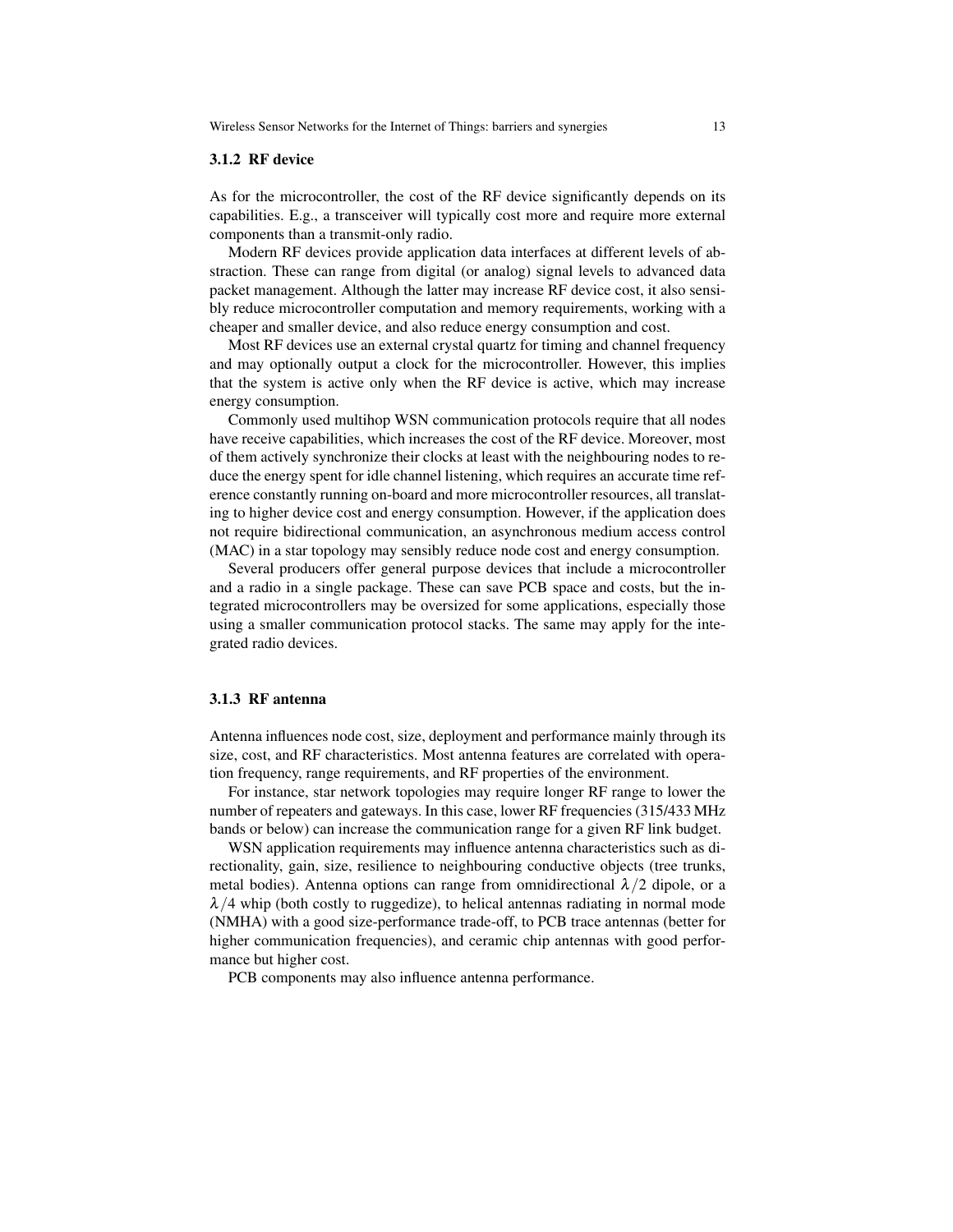#### 3.1.4 Energy supply

Along with node energy consumption, energy supply is very important for the overall reliability and exploitation cost of the network.

A first decision concerns the use of energy harvesting or non-regenerative (e.g., a primary battery).

Environmental energy harvesting may suit applications with access to environmental energy sources (e.g., RF, vibration, fluid flow, temperature gradients, light). Combined energy harvesting solutions can increase the availability [46], although supply reliability is hard to estimate in the general case.

In all other cases, primary batteries should be considered such way to support average energy requirements of the node for the expected lifetime. This cost can be used as the upper bound for the evaluation of energy harvesting-based solutions.

Either way, low node energy consumption is very important for any type of energy source.

#### 3.1.5 Transducers

Transducers are used to sense the properties of interest in the environment surrounding the node. Its performance affects the node in several ways. First, the transducer should have low energy requirements and/or allow (very) low duty cycle operation. Its interface with the node should not increase exceedingly microcontroller requirements. Last but not least, the transducer should not require periodic maintenance, which may significantly increase the operation cost of the network.

## 3.1.6 Package

Node package protects node components from direct exposure to environment and defines the node external size, mechanical properties and physical aspect. Its cost may increase due to special production requirements and its dimensions. Thus, special requests, such as transparent windows for light energy harvesting, should be carefully considered.

It may also provide the means to mount the node in the field, thus the package should be designed to simplify node deployment and maintenance to reduce the overall cost per node.

#### 3.1.7 Hardware nodes

There are many hardware sensor nodes, both developed for research as well as commercial purposes.<sup>3</sup>

<sup>3</sup> Currently there are over 150 node models listed on Wikipedia https://en.wikipedia. org/wiki/List\_of\_wireless\_sensor\_nodes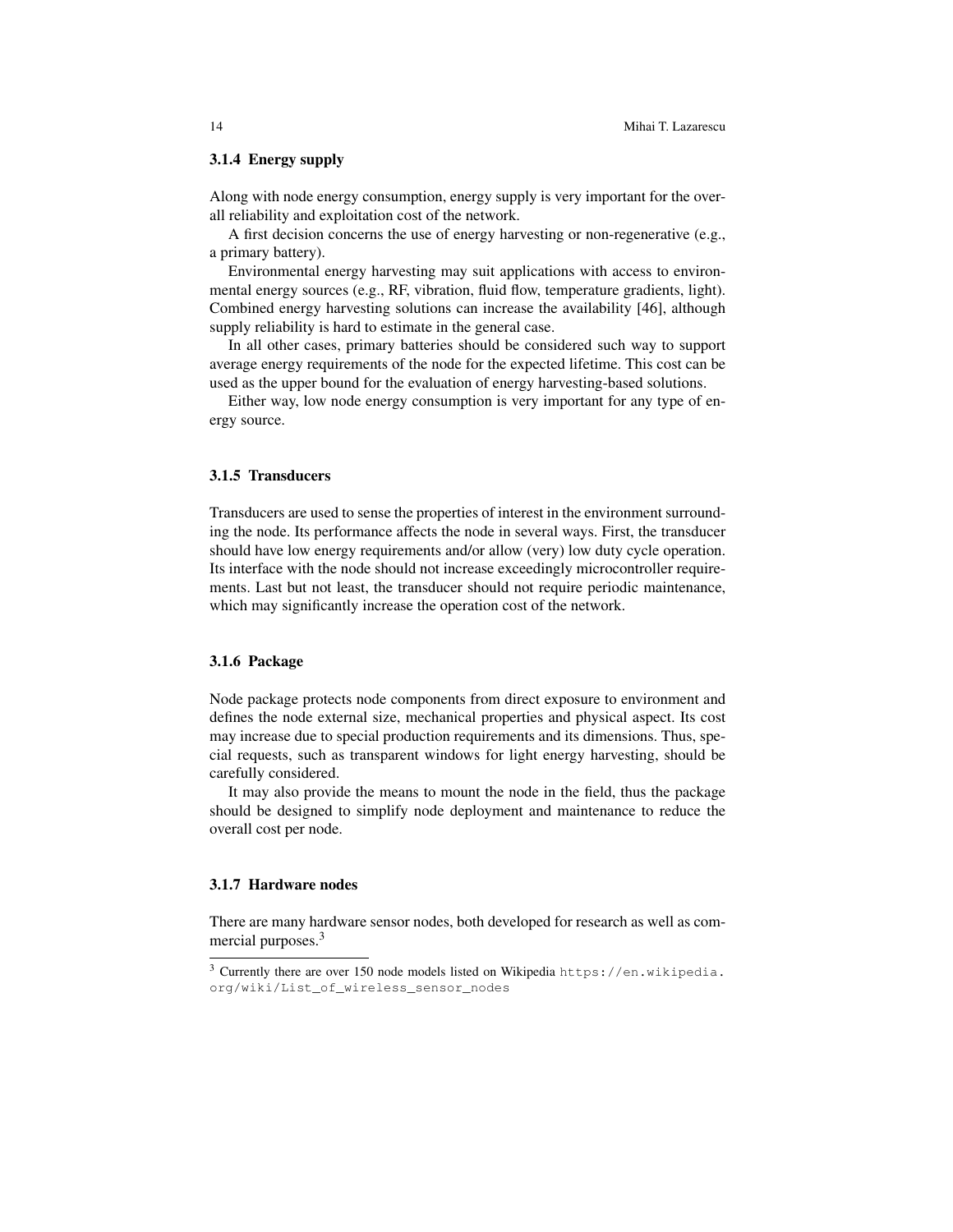Their characteristics are extremely diverse. E.g., in terms of average current consumption they range from a low end of  $30 \mu A$  of Metronome Systems NeoMote<sup>4</sup> and 100  $\mu$ A of Indrion Indriya<sub>-</sub>DP<sub>-</sub>01A11<sup>5</sup> [47] up to the high end 100 mA of Nokia Technology Platforms NWSP [48] (wearable) and Massachusetts Institute of Technology ubER-Badge [49].

Considering the wide diversity of features and support, node hardware selection can be daunting, especially for application domain experts. Development tools should provide enough flexibility to map the application on different types of nodes and provide the developer adequate guidance to select a suitable target node.

#### 3.1.8 Server-side support

Servers offer several important functions in a WSN application, such as to receive, store, and provide access to field data. They bridge the low power communication segments, which have important latency-energy trade-offs, with the fast and ubiquitous access to field data needed by humans or applications. Other functions include in-field node configuration and query, as well as software updates.

Global Sensor Networks (GSN) [50] is a middleware that facilitates WSN deployment, programming and data processing. It supports integrated sensor data processing towards a vision of a global "sensor Internet". By abstracting the underlying technology, GSN simplifies, among others, platform additions, combination of sensor data, sensor mobility support and runtime dynamic system configuration adaptation.

Since collaborative aspects can become dominant for IoT applications, they are well supported by projects like Xively<sup>6</sup> (formerly known as Cosm and Pachube) and WikiSensing<sup>7</sup>. These simplify online collaboration over data sets ranging from energy and environmental data to transport services, to generate real-time graphs and widgets for web sites, for historical data analysis and generation of alarms.

## 4 Semi-automated WSN HW/SW application synthesis

We will now discuss a semiautomated hardware-software application synthesis flow to better understand its benefits in terms of the evaluation criteria presented at the end of Section 1.

The flow can automatically select modules from a previously developed library to perform design composition, both hardware and software, in order to significantly

<sup>4</sup> Metronome Systems NeoMote http://metronomesystems.com/

<sup>5</sup> Indrion Indriya DP 01A11 http://indrion.co.in/Indriya\_DP\_01A11.php

<sup>6</sup> Xively project http://xively.com/

<sup>7</sup> WikiSensing project http://wikisensing.org/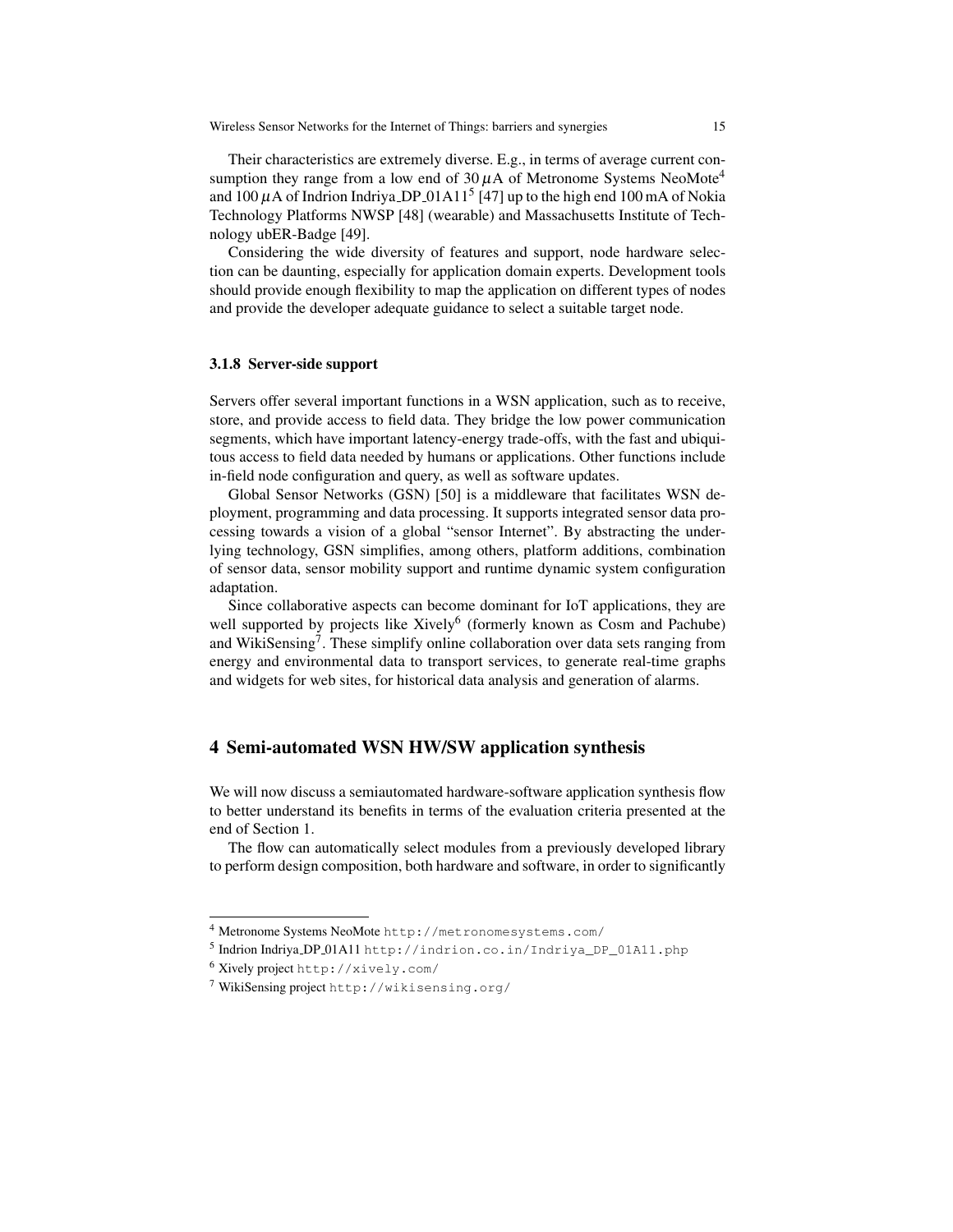16 Mihai T. Lazarescu

Fig. 2 Main stages of the automated WSN application design flow at node level: input of application behavioral description, automated synthesis of possible solutions (using top-level behavioral description and library components), behavioral simulation, network simulation, node programming code and configuration generation. Developer-assisted phases are tagged using a human body.



increase the productivity of the developers through design reuse, and to allow fast design space exploration for application implementation optimization.

# *4.1 Semi-automated development flow overview*

Fig. 2 shows a typical WSN application development flow at node level. The flow receives a high-level node-centric application specification and is well integrated with external tools, each assisting the developer in specific tasks.

Application-specific behavioral input can range from manual source code input to automated code generation from model-based design (MBD) abstractions (such as Stateflow<sup>®</sup> used in [27] or similar state charts editors [51]) or from UML-based or ad-hoc high-level modeling flows [52, 53]. Either way, the behavioral input is captured in a specific view of the top-level component, which also includes the metadata needed by the subsequent phase of the flow, namely the automated synthesis.

The top-level component and all library components have the same format, which can include more than one view, e.g., behavioral source code or binary, simulation models for various abstraction levels or simulation environments. All views are handled as black boxes by the synthesis engine regardless their format, the synthesis relying only on component metadata. These can be generated manually or automatically, by MBD flows [27].

The second phase of the flow shown in Fig. 2 is fully automated. A hardwaresoftware system synthesis engine takes the top-level component as input and processes its metadata (such as requires, provides, conflicts). These properties are the starting point for the synthesis process which iteratively attempts to find all subsets of its library of components that do not have any unsatisfied requirements left and, at the same time, satisfy all constraints of the top-level and other instantiated components. These subsets represent possible solutions for application requirements and can be further examined or modified by the developer.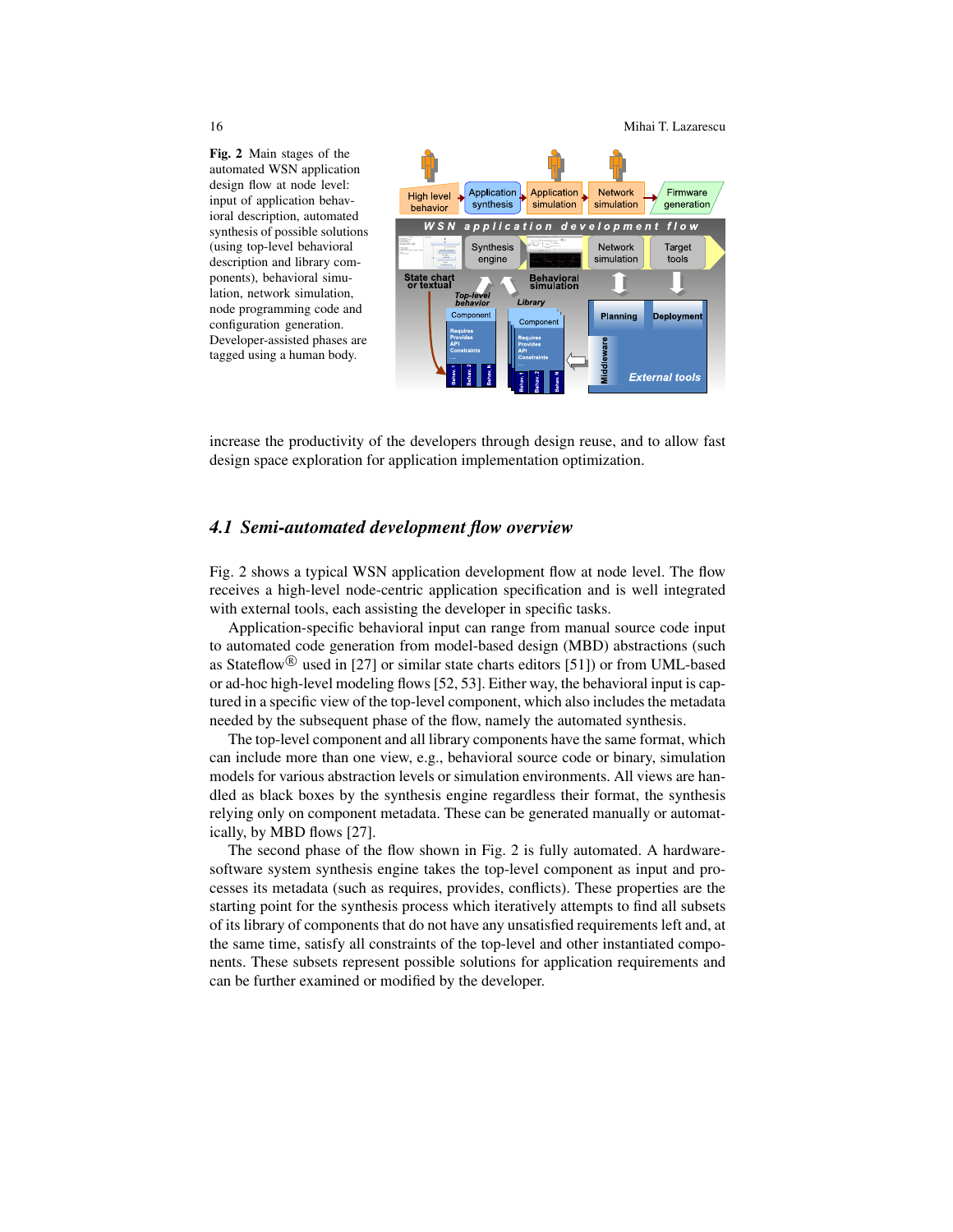For each solution, the synthesis tool can create simulation projects, as shown in the next steps of the flow in Fig. 2. The simulations are set up to run on external simulators (e.g., OMNeT++ [28]) and can be at various level of abstraction. Basically this is achieved by extracting and configuring the suitable simulation views of the components instantiated in solution into simulation projects.

Besides behavioral models, the components and constraints of the solution can include a bill of materials (e.g., compatible nodes, RF and transducer characteristics, microcontroller requirements) or software dependencies on specific compilation toolchains or underlying OS features.

Finally, the same mechanism is used to generate the projects that can be compiled using the target tools to create the programs for all WSN nodes. These projects are typically generated in the format expected by the target tools (most often a makebased project).

The solutions generated by the synthesis tool can be used as they are, or the developer can optimize them either by changing the specification and rerunning the synthesis, or by manually editing the generated projects. Either way, the developer can use simulations to validate and evaluate the solutions and their improvements.

As mentioned, the benefits of WSN application automated synthesis are compounded by its integration with external tools, such as simulators and target compilation chains, which can provide inputs or assist the developer in other phases of the flow. For instance, Fig. 2 shows some typical interfaces with middleware [54, 55], with WSN planning tools [56] or with deployment and maintenance tools [57].

However, the wide variety of the existing tools and models makes it very difficult to define an exhaustive set of external interfaces. Moreover, any rigidity of tool interfaces or operation models is prone to reduce the value of the tool and hamper its adoption in a context which is characterized by rapid evolution of technology and models, and which does not seem to be slowed down by standardization efforts or proprietary API proposals.

In this context, as we will show later on, an optimal approach for tool integration in the existing and future development flows can be to base its core operation on a model that is expressive enough to encode both high-level abstractions as well as low-level details. Moreover, it is also important to provide well-defined interfaces and semantics to simplify its maintenance, updates, integration with other tools, and extensions to other application domains.

# *4.2 Automated hardware-software synthesis tool overview*

The tool covers the following main functions: application input (provide a suitable interface and processing), automated hardware-software synthesis, and code, configuration and hardware specifications generation.

Application domain experts can benefit most from an interactive user-friendly interface for the description of the WSN application top-level behavior. State charts are well established in this regard for their intuitive use, and they can provide suit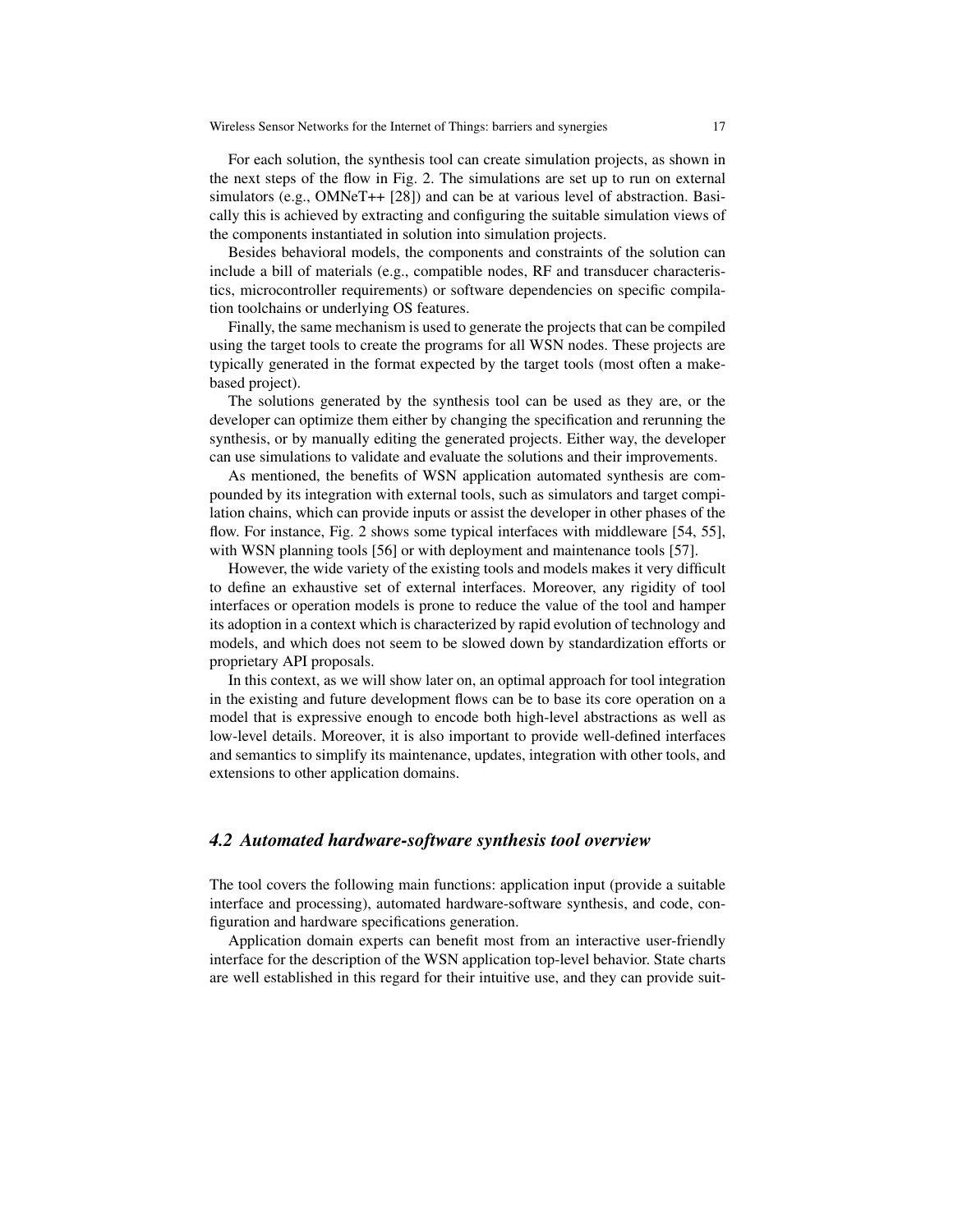able high-level models to facilitate the description of application-domain behavior. Alternatively, the synthesis tool can accept application descriptions generated by other tools, such as middleware [58] or metaprogramming [59].

Automated synthesis of hardware-software systems that can support WSN application requirements shields the developer from most time-consuming and errorprone implementation details. At the same time, the synthesis increases the reuse of library components such as: software components (e.g., OS, functional blocks, software configurations, project build setup), hardware components (such as WSN nodes, transducers, radio types or specific devices, hardware configurations), and specifications (e.g., target compilation toolchain, RF requirements).

Incomplete application specifications are also accepted, because the tool can typically infer default parameters based on values provided by library components and heuristics. This allows the developer to refine application specifications over several design iterations using also the results of previous underspecified synthesis runs. Also, the incomplete systems synthesized from incomplete application specifications still satisfy every requirement, and experienced developers can use these incomplete projects as starting points for manual refinements, to save effort.

Code generation can produce simulation or target compilation projects. Network simulations can be configured using the simulation models of the components instantiated in solutions, their parameters and the actual configurations. Realistic communication channels defined by a planning tool [56] can be used, if available. In a similar way, the tool uses the implementation code of the components instantiated in solution to generate and configure the project that compiles the code for WSN nodes programming.

Besides this highly automated process, the system synthesized tool allows experienced developers to manually take over the development flow at any stage: design entry, testing and debug, design synthesis, node application simulation, network simulation, target code generation. Basically, this is achieved by:

- making use of textual data formats that can be edited with general purpose or specialized editors;
- documenting the data formats, their semantics and processing during each phase of the flow;
- allowing one to run manually the individual tools, even outside the integrated flow, e.g., to explore options and operation modes that are not supported by the integrated flow;
- including well-known tools in the flow with clean and well-documented interfaces to simplify their update or replacement for flow specialization.

## *4.3 Automated synthesis tool input interface*

During application specification phase, the developer (or an external tool) provides architectural requirements and top-level behavior as a design component, which becomes the main driver for the subsequent hardware-software system synthesis.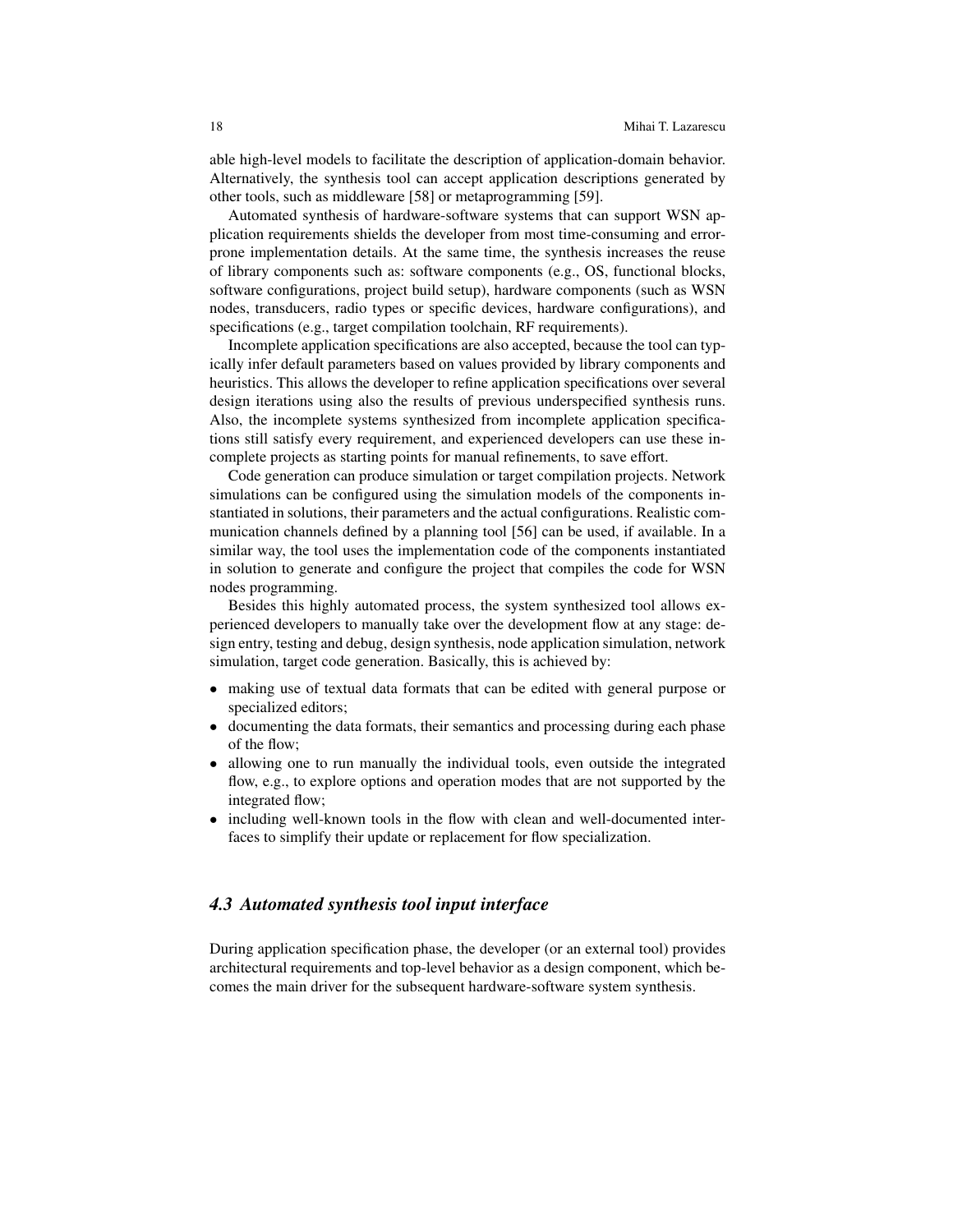WSN application requirements can be expressed mainly in terms of applicationspecific behavior and its interfaces, and metadata properties.

As argued above, abstract concurrent state charts are an intuitive and efficient high-level means to simplify top-level application behavior. For design entry within this flow, the state chart tool should also allow to specify the interfaces and metadata for the behavioral part.

Yakindu State Chart Tools<sup>8</sup> is a free source integrated modeling environment based on Eclipse Modeling Framework (EMF) [60] for the specification and development of reactive, event-driven systems based on the concept of state charts. Its features provide significant support for design entry, especially useful for applicationdomain experts with limited programming experience, such as:

- state chart editing through an intuitive combination of graphical and textual notation. While states, transitions and state hierarchies are graphical elements, all declarations and actions are specified using a textual notation;
- state chart validation that includes syntax and semantic checks of the full model. Examples of built-in validation rules are the detection of unreachable states, dead ends and references to unknown events. These validation constraints are checked live during editing;
- state chart simulation models that allow the check of dynamic semantics. Active states are directly highlighted in the state chart editor and a dedicated simulation perspective features access to execution controls, inspection and setting of variables, as well as raising of events;
- code generation from state charts to Java, C and C++ languages. The code generators follow a code-only approach. The code is stand-alone and does not rely on any additional runtime libraries. The generated code provides well-defined interfaces and can be easily integrated with other target code.

Yakindu was designed for embedded applications with a meta model based on finite state machines (FSMs), either Mealy or Moore. System behavior is defined by the active state, which is determined by FSM inputs and history. Yakindu meta model is similar to UML state chart meta model except for the following differences which are of particular importance for the flow:

- state charts are self contained with interfaces defined by events and variables;
- core execution semantics are cycle-driven instead of event-driven, which allows to process concurrent events and to define event-driven behavior on top;
- time is an abstract concept for the state charts;
- time control is delegated to environment.

The model interpreter and the code generators adhere to core semantics.

Considering the above, Yakindu can be used and extended in order to provide all functions needed for design entry for the flow. Fig. 3 shows the main panes of Yakindu interface. On the right side is a tool pane with elements that can be used to edit the state chart in the central pane (such as transition, state, initial state,

<sup>8</sup> Yakindu SCT project http://www.statecharts.org/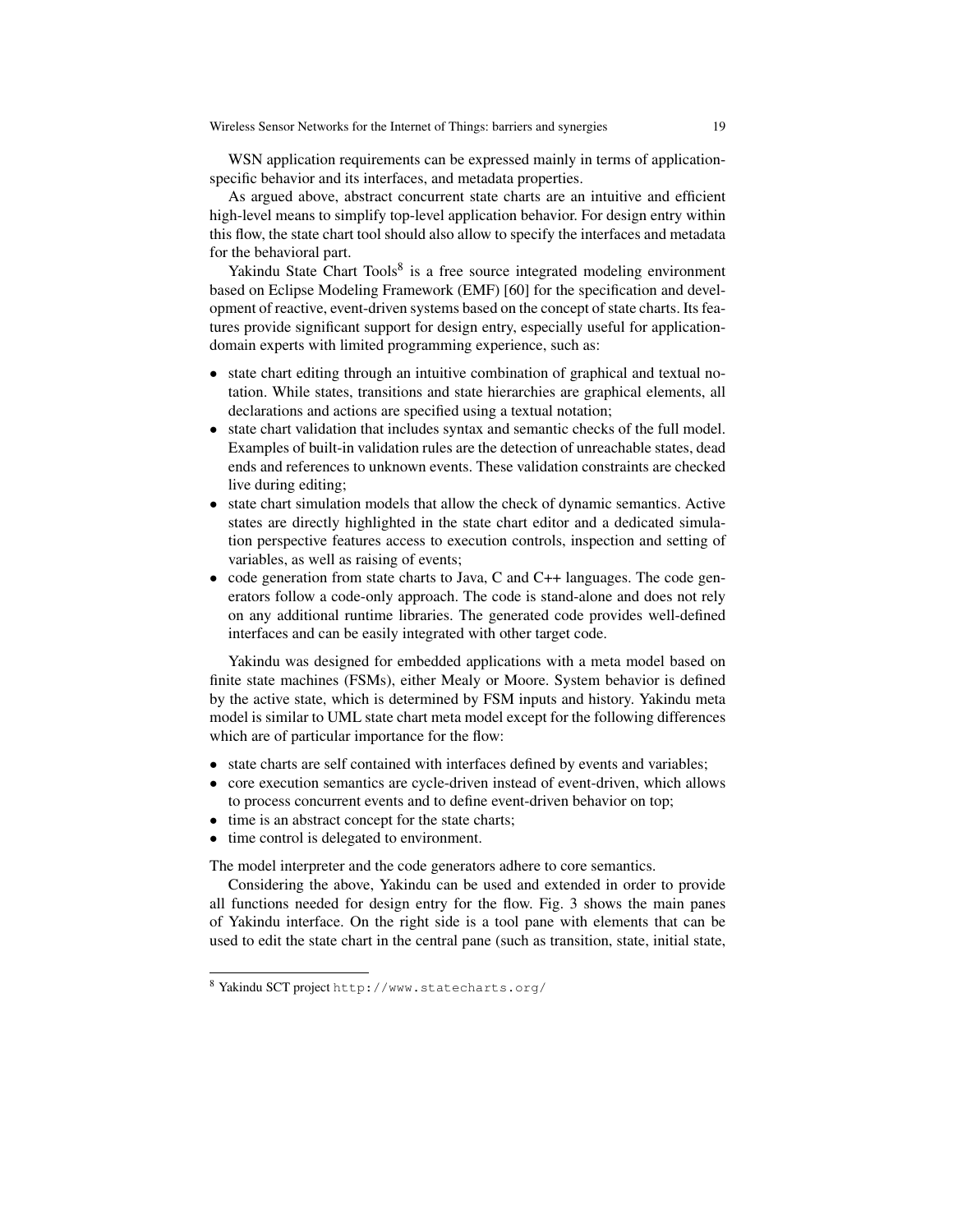

Fig. 3 State chart-based interface for WSN application specification entry and top-level simulation using a customized Yakindu SCT. The right pane can display simulation data or a tool pane for state chart editing. The interface of the state chart can be interactively defined on the left pane. The active state during simulations is highlighted on the state chart in the central pane.

choice, synchronization) or simulation data during chart simulation (as shown in the figure). In the left pane is shown the interface of the state chart. It allows to define variables and events that can be used by chart states, and it was extended to accept the metadata necessary for top-level component for the synthesis tool. The editable state chart in the middle pane describes top-level WSN application behavior, which can be interactively simulated or automatically converted into source code along with the interface and the metadata defined in the left pane, such way to be accepted by the synthesis engine.

To further assist application domain experts in using the interface, wherever is required textual input (such as to fill the properties of the state chart components or the interface), the developer is guided by a context-sensitive editor that lists the legal entries for keywords, names, operators, etc. Also, developer input is checked in real-time and errors are highlighted.

All these are captured in the top-level component of the design that is then used to drive the system synthesis engine. Using library components, the engine attempts to automatically compose a hardware and software system that supports the application-specific behavior and provides all its requirements.

For instance, let us consider a WSN application that collects and send every five minutes the environmental temperature during four intervals of two hours spread evenly during the day. The functional description of this application consists of a periodic check if the temperature collection is enabled, if it is enabled then checks if five minutes have passed from previous reading, and if so then it acquires a new reading and sends it to the communication channel. The whole application behavior can be encoded in just a few condition checks and data transfers, plus some configuration requirements to support them (such as timers, a temperature reading channel, a communication channel). The rest of node application and communications are not application-specific, hence the developer should not spend effort developing or interfacing with them. In this flow (see Fig. 2), these tasks are automatically handled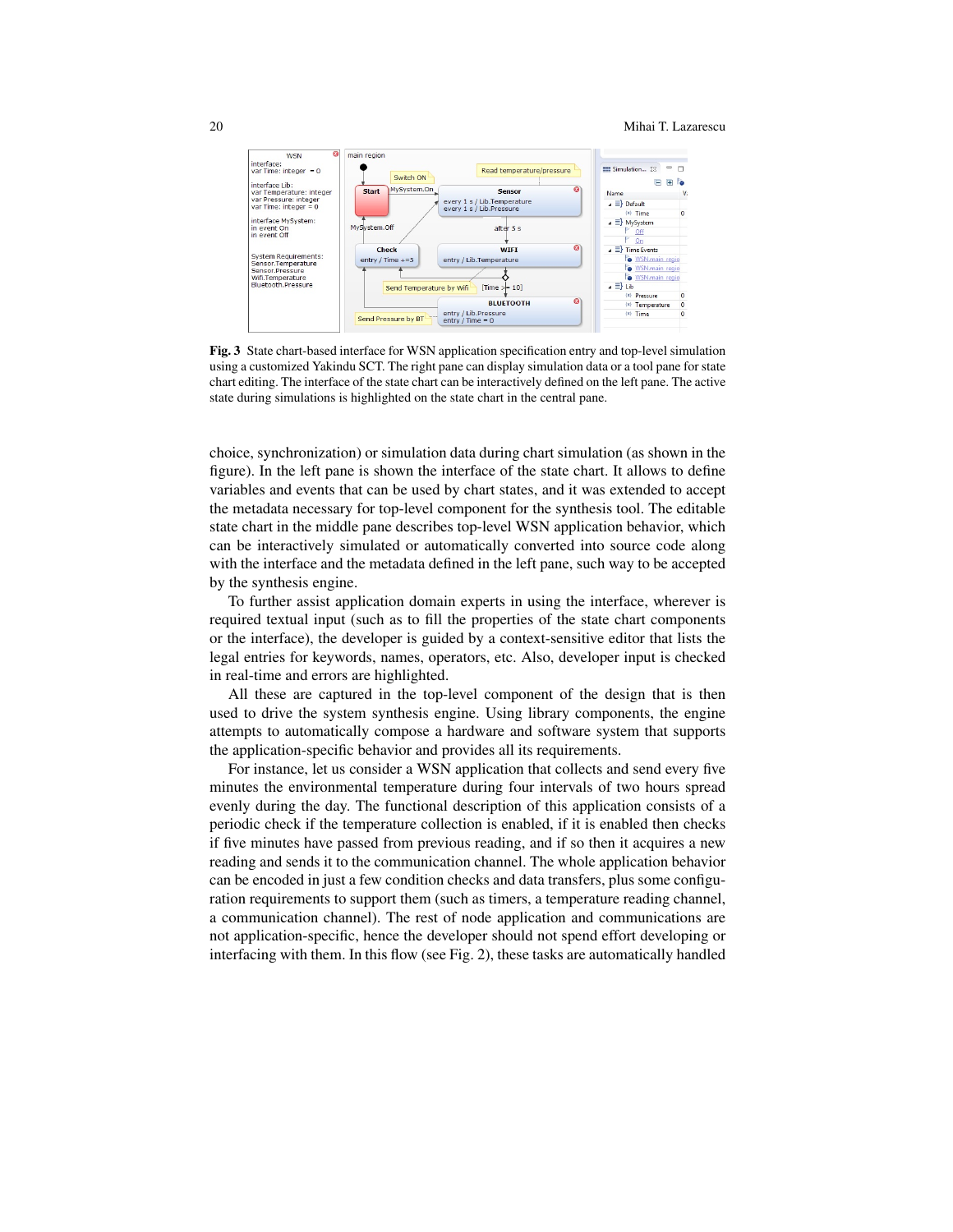Wireless Sensor Networks for the Internet of Things: barriers and synergies 21

Fig. 4 Top-level application specification component and library components share the same structure: a variable set of views (shown darker on the bottom) that are handed as black boxes by the system synthesis process, and a set of metadata that express the requirements and the capabilities of the component. The components are encoded in XML (Eclipse EMF XMI).



by the synthesis engine, which attempts to build a system that satisfies all specifications by reusing library components, as will be explained later.

The top-level component can include also several types of metadata properties. For instance, if the 6LoWPAN protocol is a compatibility requirement of the WSN application, a requirement for 6LoWPAN can be added to top-level component, regardless if the top-level component functional code interfaces directly with the field communication protocol. This way, the 6LoWPAN requirement directs the application synthesis to instantiate the functional components from the library that provide this communication protocol. However, the synthesis tool will instantiate only those 6LoWPAN components that satisfy other system requirements that are collected from both the top-level and other instantiated components.

# *4.4 Structure of top-level and library components*

Library components are central to the operation of the system synthesis engine (see Fig. 4). They are used for:

- definition by the developer of behavior and requirements of node-level WSN application, modeled as a top-level component;
- definition of library blocks that can be instantiated by the synthesis tool to compose a hardware-software system that satisfies all design specifications;
- interfaces with OS or middleware services, when needed by application behavior;
- provide simulation models, at different levels of abstraction;
- provide target code that is used to build the projects to configure and compile the code for target nodes;
- provide code generators that can be run by the synthesis tool to:
	- either check if the component can be configured to satisfy the requirements derived for the current solution during synthesis, so that it can be instantiated in the solution;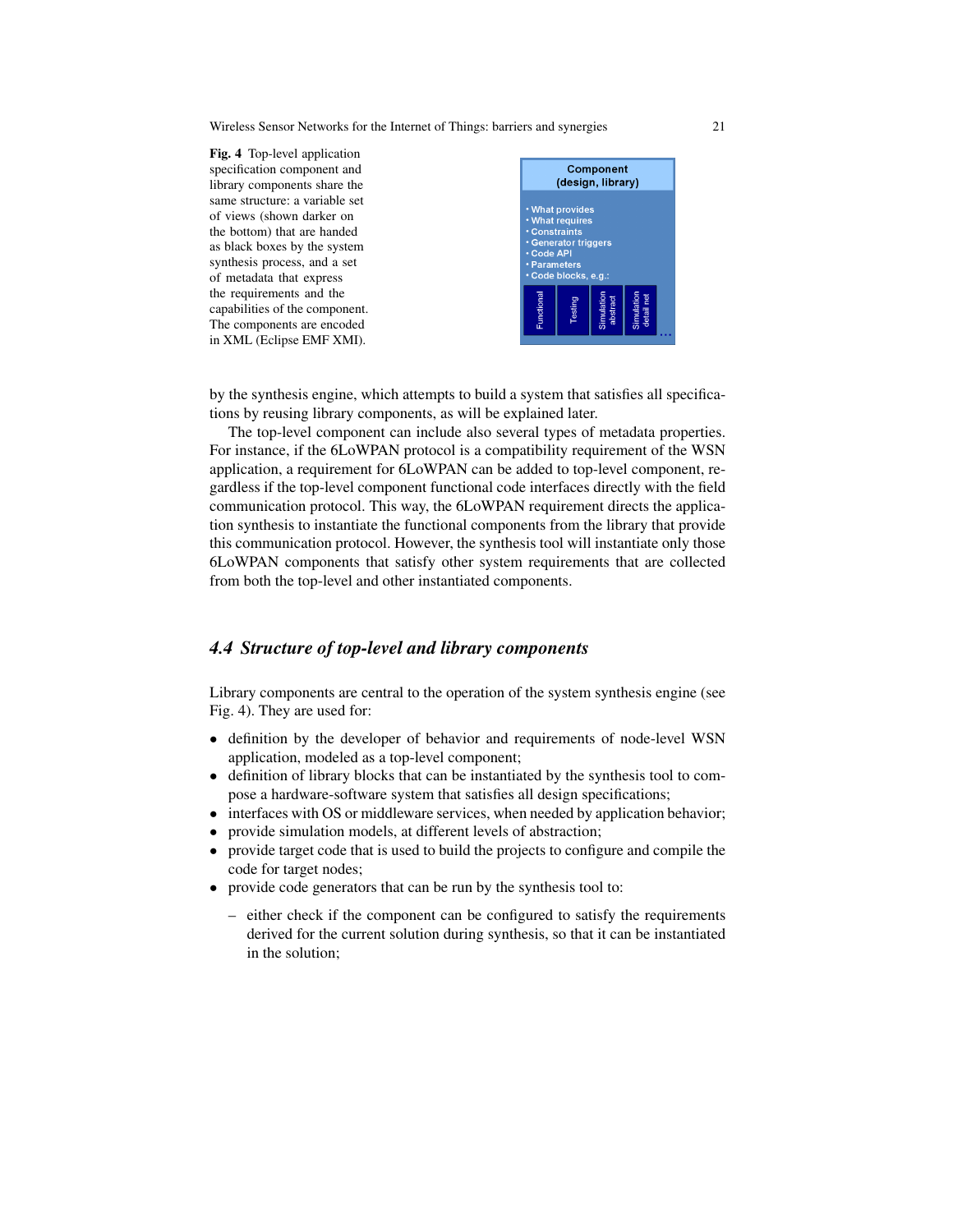Fig. 5 Simplified example of metadata for design specification component and some library components.



- or build specialized code stubs, e.g. for API translation and component code configuration that are based on the actual parameters of the solution in which they are instantiated;
- provide specifications for the hardware components that are collected in a bill of materials (BOM);
- provide nonfunctional requirements, such as for a specific compilation toolchain or special RF requirements.

Library components are designed to be compatible with the concurrency models provided by the OS or the middleware abstractions which they require at run-time. The same stands for the support of inter-component communication infrastructure that is provided by the OS or the middleware services. However, to achieve a consistent system composition all communications need to go through component interfaces in order to be visible to the synthesis engine, so that it can make the proper decisions. In fact, engine selections are also based on require and provide properties, in addition to other metadata.

# *4.5 System synthesis process*

To exemplify the synthesis process, we show in Fig. 5 a simplified representation of just a few of metadata properties for both library components (bottom) and for top-level specification component (top-left).

At the begin of system synthesis process, the synthesis tool is driven by metadata specifications of the top-level component of the design, then is also guided by library components metadata. As system synthesis progresses and library components are instantiated in the partial solution, instantiated components metadata drive tool search alongside the still unsatisfied specifications of the top-level component.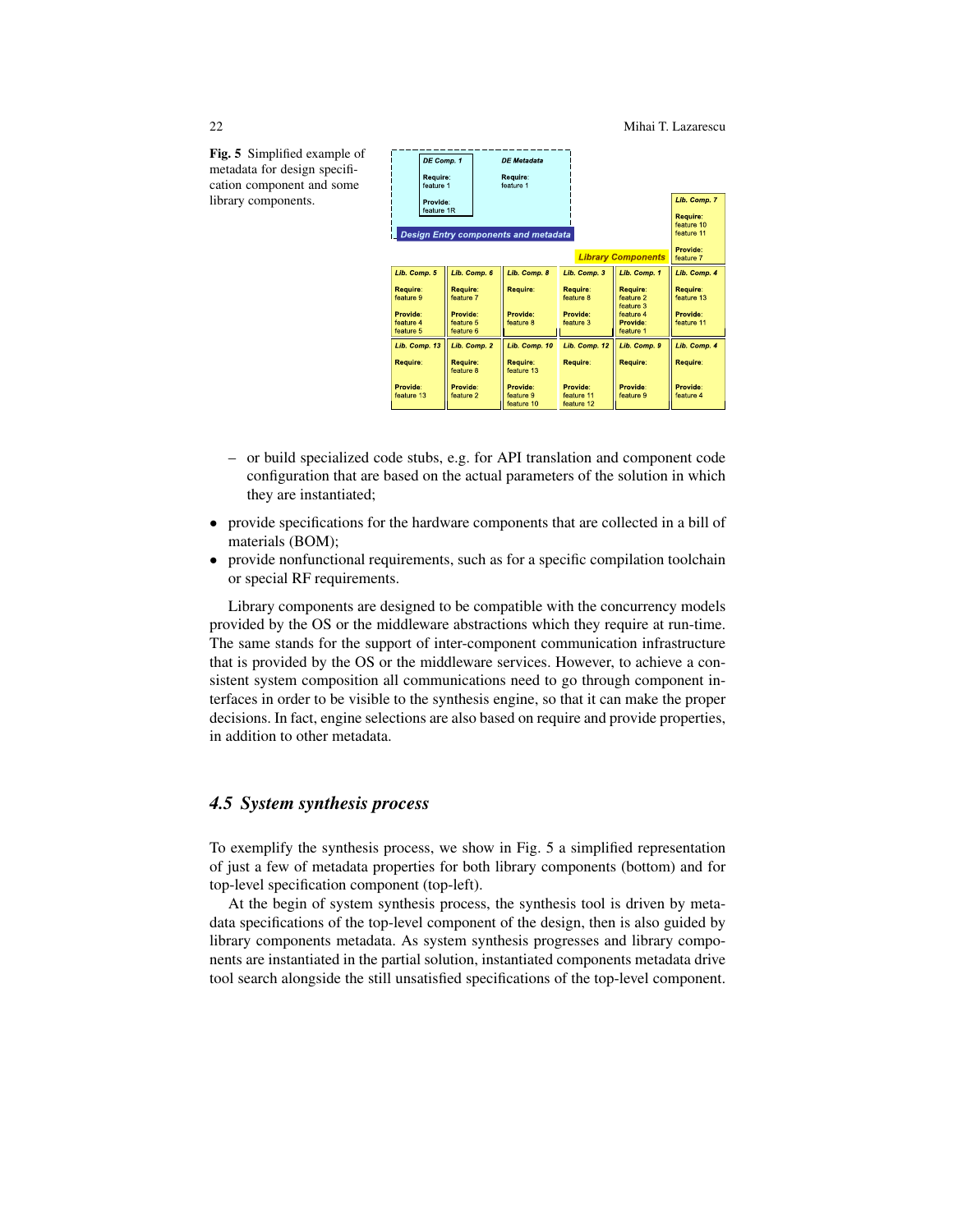During the synthesis process, the top-level component and its metadata are considered mandatory, while library components can be instantiated and removed from solution as necessary to satisfy design requirements.

For example, with the top-level specification and library components shown in Fig. 5, the system synthesis engine is able to find several solutions. It starts by loading the top-level component from design entry and the 13 components from the library. Then it explores the possible combinations and reports the following system compositions, each satisfying the specifications and requirements of all instantiated library components:

- 1. solution using components 1, 2, 3, 4, 8;
- 2. solution using components 1, 2, 3, 5, 8, 9;
- 3. solution using components 1, 2, 3, 5, 8, 10, 13.

# *4.6 Synthesis use for legacy designs*

In the following we will briefly present the use of the synthesis tool for a representative legacy WSN application of practical interest, a self-powered WSN gateway designed for long-term event-based environmental monitoring. Source code is rather complex and optimized. It can handle in real time messages and state for up to 1000 sensor nodes with an average current consumption of about 1.6 mA. It can also bidirectionally communicate with the application server over the Internet using TCP/IP sockets through an on-board GPRS modem, and receive remote updates. Regardless, gateway hardware requirements are very low, comparable to those of a typical WSN *sensor* node.

To achieve this performance, it was originally programmed fully by hand written code in C language, without an embedded OS or external libraries (except from some low level standard C libraries).

To convert this legacy project for use with the system synthesis tool, we basically follow these steps:

- 1. split the project into functional blocks, each suitable for packing as a library component for the synthesis tool;
- 2. create a synthesis project by defining its specification top-level component;
- 3. run the synthesis for the project specification component to perform automatic system synthesis;
- 4. evaluate the solutions found by system synthesis.

It is worth noting that, once created, the library components are reused automatically by the tool whenever they satisfy the requirements of a synthesis project.

The quality of the synthesis process largely depends on the quality of the library components at its disposal. Hence, particular attention should be given to component creation from existing hardware or software IP blocks. One obvious (and easy to automate) operation is to pack the IP code in an appropriate component model (see Fig. 4). But it is important to properly describe its functional elements, such as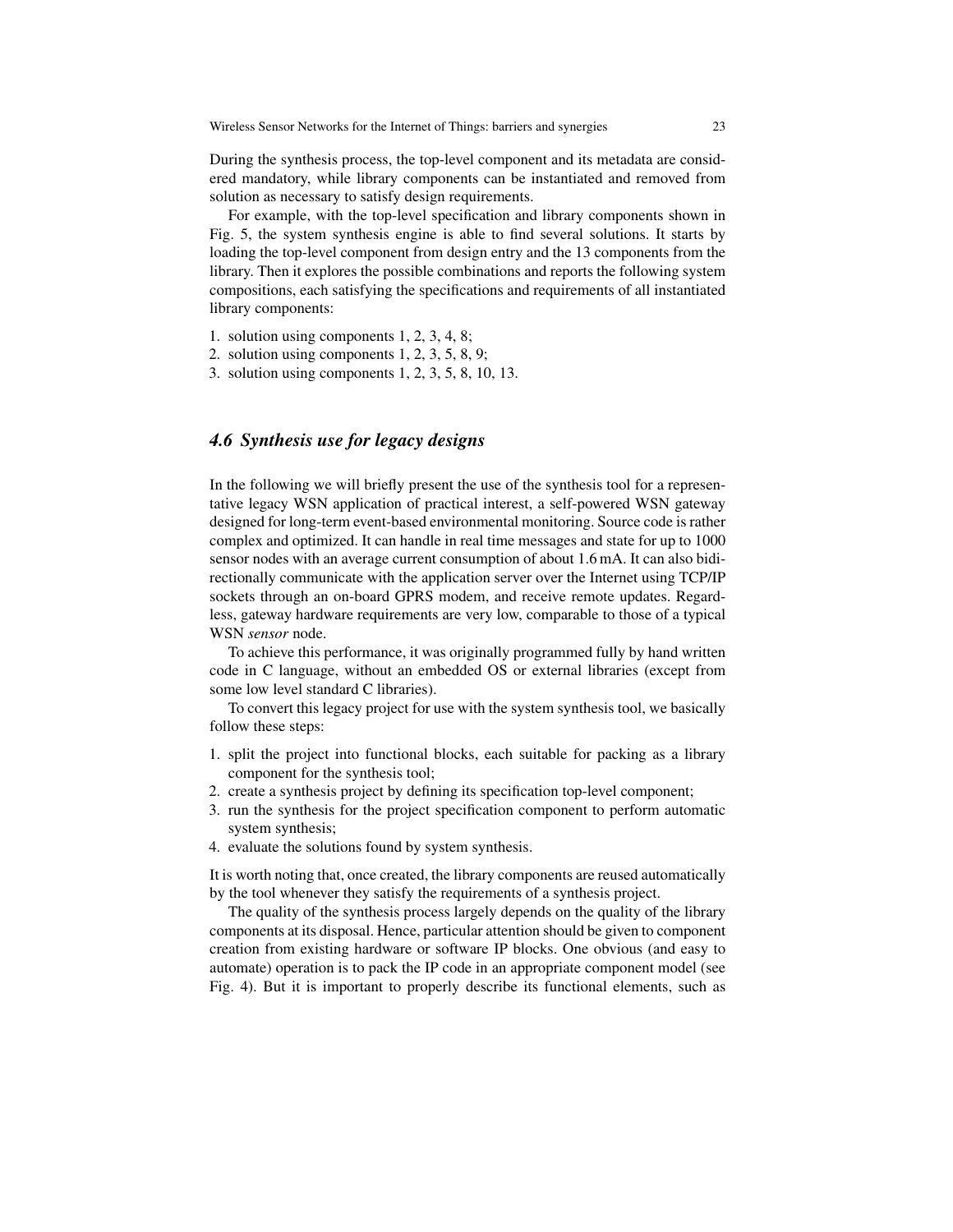interfaces and configuration capabilities, and even more important are the semantics associated to component behavior and data exchanges.

Gateway application software is made of 49 modules, each implementing welldefined functions. These can be generic functions, like task scheduler, oscillator calibration or message queue (which are used by most applications), or specialized functions, such as drivers for specific on-board sensors (which are used only by specific applications).

Besides functional blocks for main gateway behavior, the code includes several modules for safety and error recovery, and drivers and processing modules for sensors and auxiliary devices that can be optionally mounted on node, such as:

adc Drivers for the ADC peripherals.

The module captures the ADC interrupt and calls the conversion data processing function. anemometer Weather anemometer sensor handling functions.

Driver and controller for the anemometer transducer.

battery Utilities for battery reading processing.

The module provides the battery-specific voltage-to-capacity conversion tables and the functions to perform the conversion.

cc Field and mesh radio drivers.

The module handles everything related to the field and mesh radio on board the gateway.

crc CRC utilities.

Processing utilities (CRC calculation).

gw Node status.

Controls the state and configuration of the node.

hal Hardware high level interface.

It processes asynchronous events from the network and on-board switches.

humidity Weather humidity sensor handling functions.

Driver and controller for the humidity transducer.

modem GPRS modem driver.

Driver for the GPRS modem.

queue Message queue.

Storage and processing of the messages queued to be delivered to the server.

sched Task scheduler.

#### Scheduler.

sensor Sensor state and data processing.

Maintains the state of the sensors in range based on the contents of their messages (or lack thereof).

timer Timer handler.

Provides several timers for use within the node.

usart USART drivers.

Drivers for the node USART ports.

version Firmware version utilities.

It provides the version of node software.

Fig. 6 shows the metadata of the library component for a very simple gateway module, *version*. The module stores the version of gateway code and provides methods for its access.

At the top level we can see the main categories *properties*, *views*, *resources* and *interfaces*. For this simple component, we have just one property that holds the name of the module. Behavioral views include two files with the source code of the module. Resources include one non-functional requirement that tracks component dependency on a toolchain that supports the C language extensions it uses, and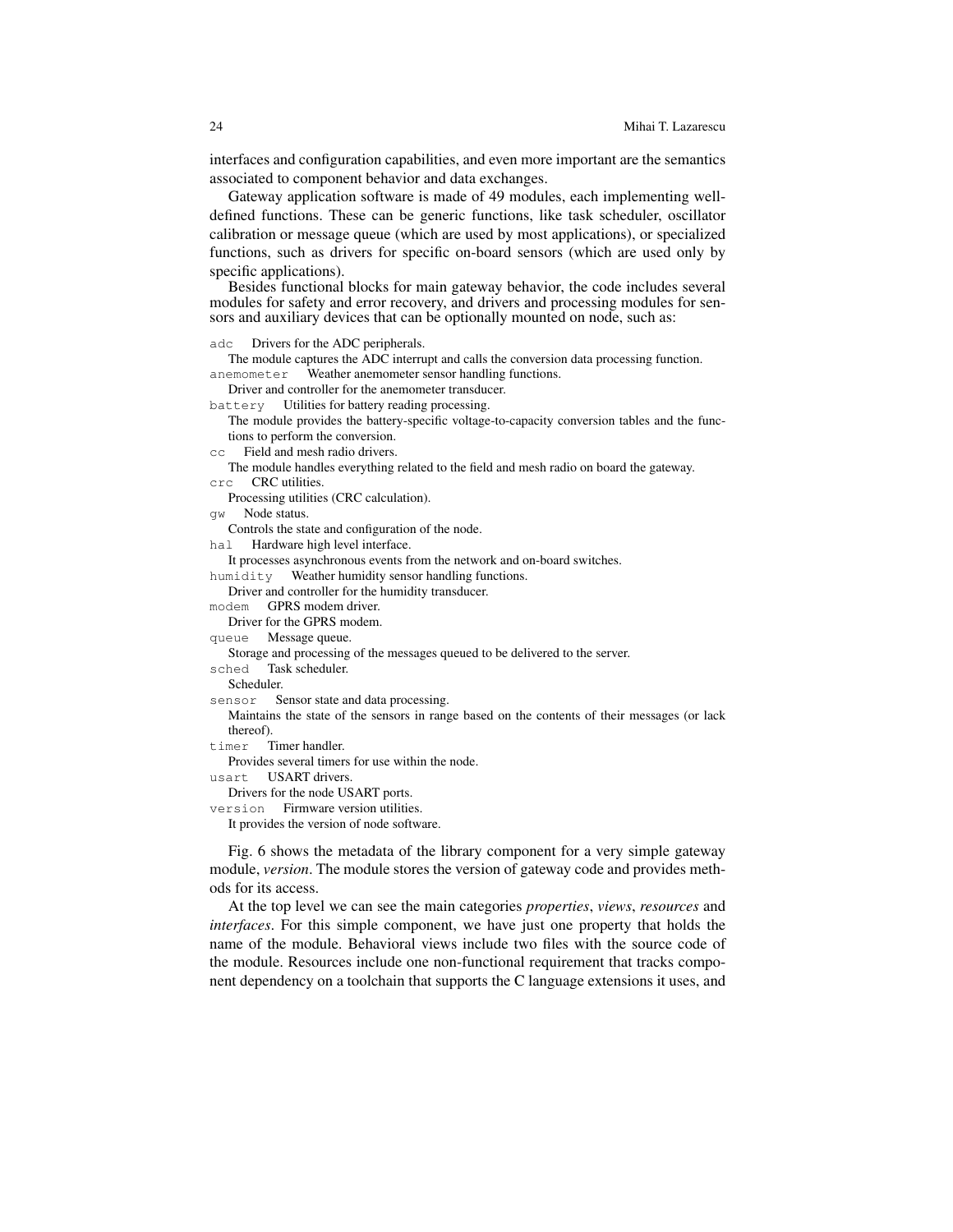#### Wireless Sensor Networks for the Internet of Things: barriers and synergies 25

```
<sgraph:Gss xmi:id="_b2b65395f30689ed09f02e">
   <properties>
       <name>version_component</name><description />
   </properties>
   <views xmi:id="_08f5c2612c510ac5e105e7">
       <behavior>
           <view xmi:id="_5c39ae70c147735f28ad4b" name="version.c"
               type="source" language="C" encoding="base64">
                <description></description>
                <mem>LyoqCiAqIEBmaWxlIHZ [...]</mem>
            </view>
            <view xmi:id="_44e6770ca6e62fc2db54e9" name="version.h"
               type="source" language="C" encoding="base64">
                <description></description>
                <mem>LyoqCiAqIEBmaWxlIHZlc [...]</mem>
            \langle/view\rangle</behavior>
   </views>
   <resources>
       <behavior>
            <require><name>avr_libc</name><description /></require>
            <provide><name>version_component</name>
               <description /></provide>
       </behavior>
   </resources>
   <interfaces>
       <behavior>
            <provide>
                <description />
                <function>
                    <name>version_get</name>
                    <return><type>char *</type></return>
                    <port><ord>1</ord><type>char *</type></port>
               </function>
            </provide>
       </behavior>
    </interfaces>
</sgraph:Gss>
```
Fig. 6 Example of a simple library component that includes properties and a code view.

a symbolic provided resource which can be used, for instance, to specifically require this component in design specifications or through the requirements of other components. In terms of interfaces, the component provides a behavioral function which retrieves and returns the code version. Additionally, for most metadata properties one can enter a description that can help the developer understand component semantics when it is displayed in a component or solution editor.

Fig. 7 shows the synthesis result of a minimal gateway system, which requires only the core functions. Moreover, the synthesis tool executed the component configuration helpers to set up their instances in solution with the actual parameters found by the solver (e.g., the scheduler is configured to run only the actual tasks).

Besides the software solution, the synthesis tool collects other requirements of the instantiated components in a list that includes, e.g., hardware node type, radio specifications and target compilation toolchain.

To find a suitable system composition, the solver reached a recursion depth of 888, matched or wired 230 abstract, 472 functional, and two data requirements in less than 0.8 s on an 1.8 GHz Intel® Core<sup>TM</sup> i7-2677M CPU.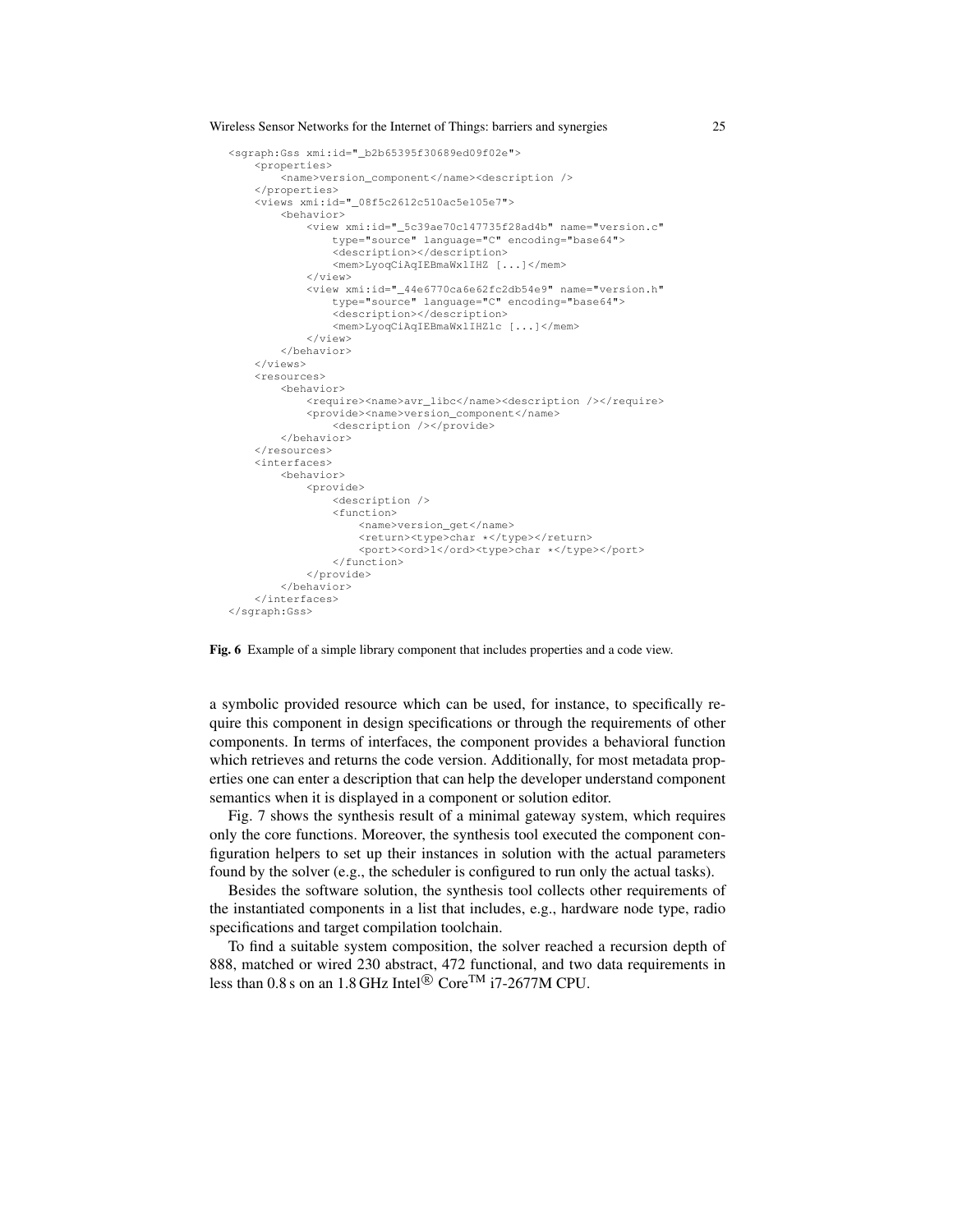Fig. 7 Result of system synthesis that requires only the main gateway component. It includes 36 out of 49 modules (emphasized), correctly leaving out, e.g., drivers for optional sensors, test suites, interfaces.

| adc        | hygrometer rccal |                    | test_tx |
|------------|------------------|--------------------|---------|
| anemometer | iqwc             | rel_mesh           | theft   |
| battery    | inst             | rpc                | timer   |
| cc         | main             | run state          | twi     |
| crc        | mesh             | sched              | usart   |
| eeprom     | modem            | sensor             | util    |
| eeprom_ext | msq_filter       | sensor_ppc version |         |
| fc10       | obs              | service            | wd      |
| field      | oc link          | sio                | weather |
| geophone   | power            | spi                | zlist   |
| qw         | pressure         | sr                 |         |
| hal        | queue            | SW                 |         |
| humidity   | rain             | testing            |         |



Fig. 8 Ecosystem based on the open WSN platform (for academic research, hobbyists) and its bidirectional synergy with industrialized platform(s) for commercial WSN application development.

# 5 Synergies for WSN development tools and platforms

WSN platform development and update is a complex, interdisciplinary, and evolving task. As such, it benefits from allowing all interested parties bring their contribution to its development and extensive use.

WSNs are at the center of a constantly increasing research interest, focused on various functional and technological issues. Research advances the state of the art and most promising results can be made available to many WSN industrial actors through WSN platforms. Reciprocally, the research community would benefit from a common, open, and free WSN platform available for experimentation.

The same platform can be used also by the wider public, as shown by the growing interest recorded for DIY applications, e.g., in home automation and city environmental monitoring. In exchange, the platform would gain from extensive testing, consolidation, porting to popular hardware, improved development tools, and extensions for innovative applications.

Fig. 8 suggest a possible ecosystem that includes non-profit and industrial interested parties, which can help both WSN research as well as spreading the use of WSN technologies to solve real life problems.

The ecosystem revolves around a free and open WSN platform. The platform can include open development tools, like those discussed in Sections 2 and 4, server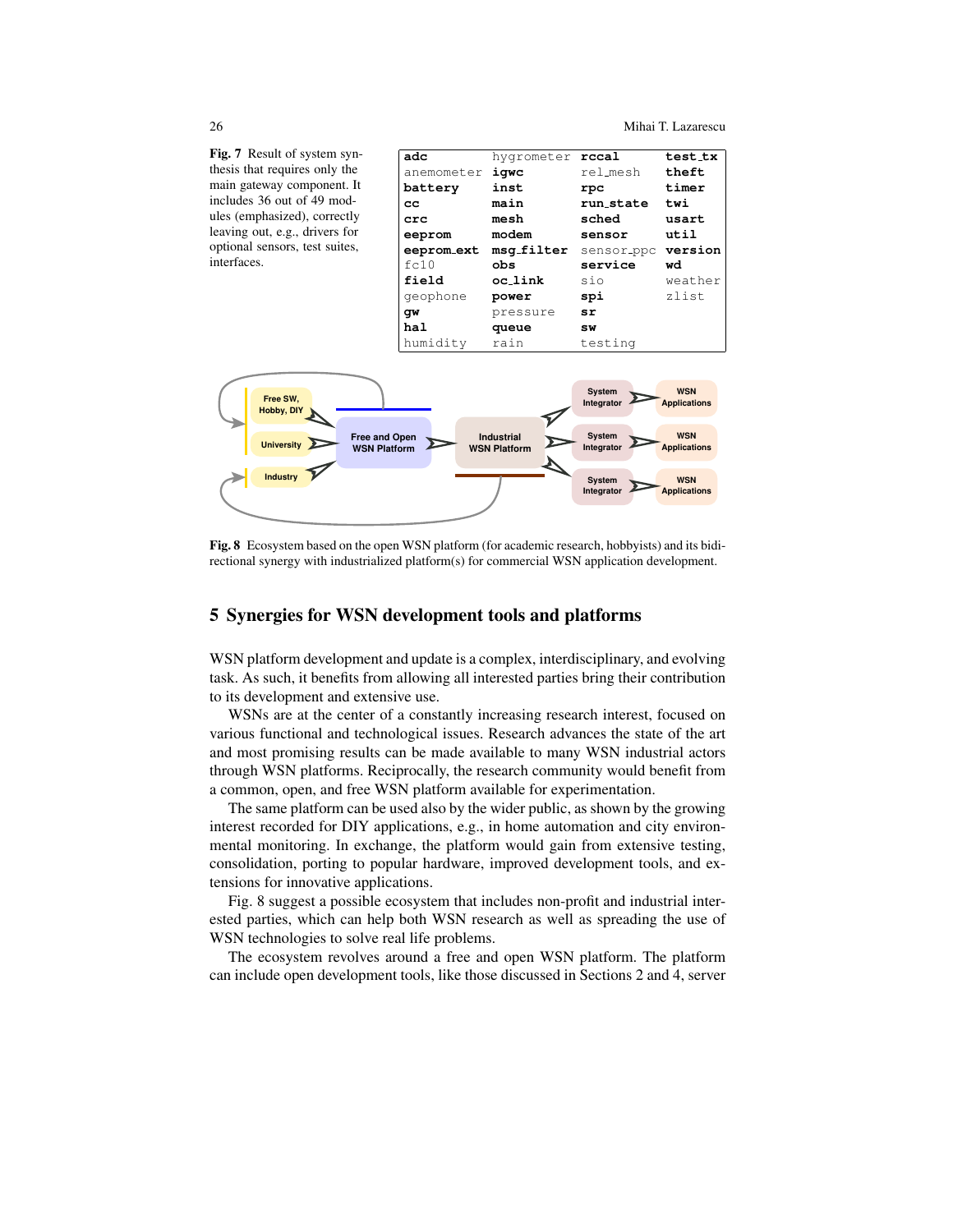software and open node hardware, either as nodes or node components, as discussed in Section 3.

Being open, the platform facilitates contributions from several sources, such as academic research, free software community interested in WSN/IoT projects, as well as industrial partners. The latter may become interested because of the business opportunities that can be opened by a platform that helps reducing the effort, cost and risk of WSN-based solutions.

For this purpose, Fig. 8 suggests a productized version of the open platform, which adds the necessary level of reliability, testing and support forthe development of commercial applications. While the open WSN platform reaches its purpose in a continuous state of flux, the industrial product requires stability, ease of use, proprietary IP blocks support, qualified training and support services.

However, as we argued, developing and maintaining a comprehensive platform is effort-intensive and requires a broad range of engineering skills that are hard to bring together by single entities. But these can be naturally attracted by the open platform, which can serve as foundation to reduce development and maintenance effort for the commercial version(s).

Additionally, the two versions of the platform facilitate the exchanges between academia and industry. Interesting research results can be ported easier to derived commercial platform(s). Conversely is facilitated the contribution of closed-source IPs or improvements to platform infrastructure, library or tools from commercial platforms.

Last but not least, a reference platform simplifies the reproduction of research results as well as collaborative developments.

# 6 Conclusion

Although WSNs are object of extensive scientific and technological advances and can effectively achieve distributed data collection for IoT applications, their wide scale use is still limited by a perceived low reliability, limited autonomy, high cost and reduced accessibility to application domain experts.

Commercial solutions are often effective in addressing vertical application domains, but they may lead to technology lock-ins that limit horizontal composability, and component or design reuse.

We consider WSN platform an essential enabler for effective application design: fast development with low effort and cost, reliable designs based on extensive reuse, flow accessible to application domain experts, and offering maintainable extensive technology coverage.

After examining how existing WSN development tools and flows satisfy these objectives, we propose a node-level hardware-software development flow. It revolves on automated system synthesis starting from a high-level application specification (both behavior and non-functional requirements) and reuses extensively library components.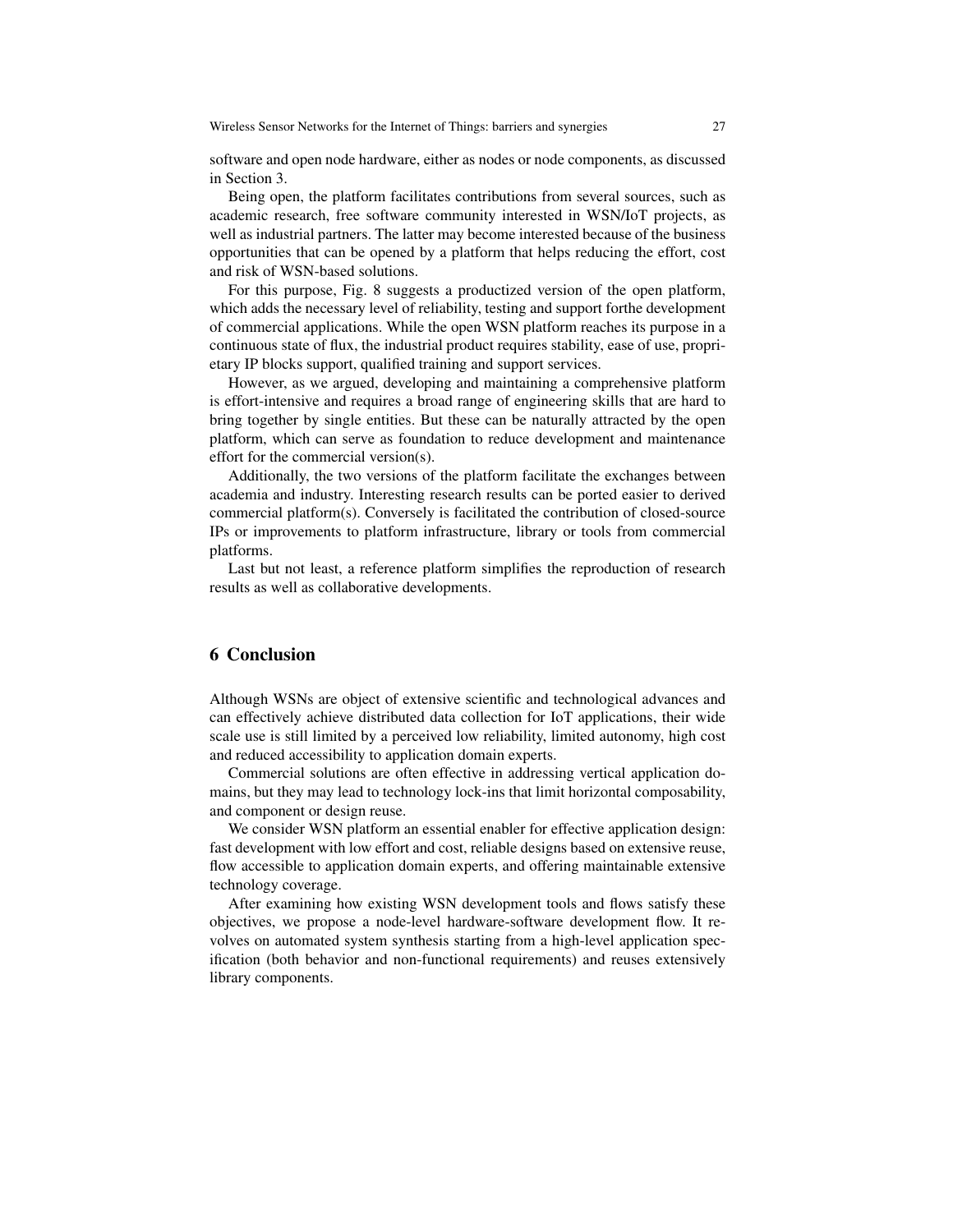We argue that this system can foster synergies between academic research, IoT and WSN developer communities, and system integrators developing commercial WSN application, with the distinct possibility of mutual benefit in an ecosystem that merges open and closed source IPs. We consider synergy important, since effective and reliable WSN development requires a wide range of engineering expertise that are difficult to be covered viably by individual players.

## References

- 1. Kevin Ashton. That 'Internet of Things' Thing. Expert view, RFID Journal, June 2009. http://www.rfidjournal.com/article/view/4986.
- 2. K. Romer and F. Mattern. The design space of wireless sensor networks. *IEEE Wireless Comm.*, 11(6):54–61, December 2004.
- 3. Robert Szewczyk, Alan Mainwaring, Joseph Polastre, John Anderson, and David Culler. An Analysis of a Large Scale Habitat Monitoring Application. In *Proceedings of the 2Nd International Conference on Embedded Networked Sensor Systems*, SenSys '04, pages 214–226, New York, NY, USA, 2004. ACM.
- 4. Jason Hill, Robert Szewczyk, Alec Woo, Seth Hollar, David Culler, and Kristofer Pister. System Architecture Directions for Networked Sensors. *SIGARCH Comput. Archit. News*, 28(5):93–104, November 2000.
- 5. David Gay, Philip Levis, Robert von Behren, Matt Welsh, Eric Brewer, and David Culler. The nesC Language: A Holistic Approach to Networked Embedded Systems. *SIGPLAN Not.*, 38(5):1–11, May 2003.
- 6. Elaine Cheong, Judy Liebman, Jie Liu, and Feng Zhao. TinyGALS: A Programming Model for Event-driven Embedded Systems. In *Proceedings of the 2003 ACM Symposium on Applied Computing*, SAC '03, pages 698–704, New York, NY, USA, 2003. ACM.
- 7. Chih-Chieh Han, Ram Kumar, Roy Shea, Eddie Kohler, and Mani Srivastava. A Dynamic Operating System for Sensor Nodes. In *Proceedings of the 3rd International Conference on Mobile Systems, Applications, and Services*, MobiSys '05, pages 163–176, New York, NY, USA, 2005. ACM.
- 8. Chih-Chieh Han, Michel Goraczko, Johannes Helander, Jie Liu, Bodhi Priyantha, and Feng Zhao. CoMOS: An operating system for heterogeneous multi-processor sensor devices. *Redmond, WA, Microsoft Research Technical Report No MSR-TR-2006-177*, 2006.
- 9. Ben Greenstein, Eddie Kohler, and Deborah Estrin. A Sensor Network Application Construction Kit (SNACK). In *Proceedings of the 2Nd International Conference on Embedded Networked Sensor Systems*, SenSys '04, pages 69–80, New York, NY, USA, 2004. ACM.
- 10. Philip Levis, David Gay, Vlado Handziski, Jan-Hinrich Hauer, Ben Greenstein, Martin Turon, Jonathan Hui, Kevin Klues, Cory Sharp, Robert Szewczyk, et al. T2: A second generation OS for embedded sensor networks. *Telecommunication Networks Group, Technische Universität Berlin, Tech. Rep. TKN-05-007*, 2005.
- 11. Oliver Kasten and Kay Römer. Beyond Event Handlers: Programming Wireless Sensors with Attributed State Machines. In *Proceedings of the 4th International Symposium on Information Processing in Sensor Networks*, IPSN '05, Piscataway, NJ, USA, 2005. IEEE Press.
- 12. Matt Welsh and Geoffrey Mainland. Programming Sensor Networks Using Abstract Regions. In *NSDI*, volume 4, pages 3–3, 2004.
- 13. H. Abrach, S. Bhatti, J. Carlson, H. Dai, J. Rose, A. Sheth, B. Shucker, J. Deng, and R. Han. MANTIS: System Support for multimodAl NeTworks of In-situ Sensors. In *Proceedings of the 2Nd ACM International Conference on Wireless Sensor Networks and Applications*, WSNA '03, pages 50–59, New York, NY, USA, 2003. ACM.
- 14. William P. McCartney and Nigamanth Sridhar. Abstractions for Safe Concurrent Programming in Networked Embedded Systems. In *Proceedings of the 4th International Conference*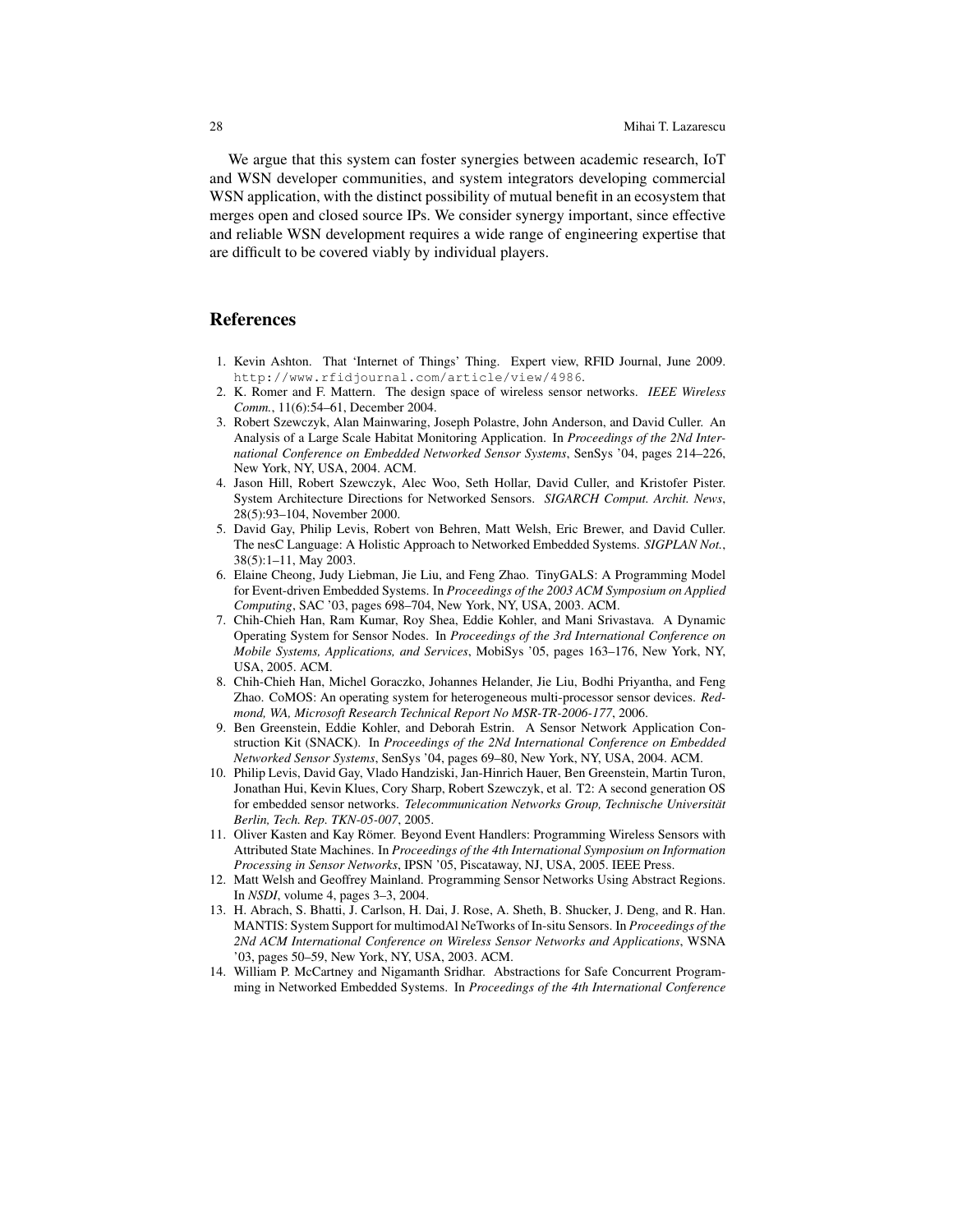*on Embedded Networked Sensor Systems*, SenSys '06, pages 167–180, New York, NY, USA, 2006. ACM.

- 15. Adam Dunkels, Oliver Schmidt, Thiemo Voigt, and Muneeb Ali. Protothreads: Simplifying Event-driven Programming of Memory-constrained Embedded Systems. In *Proceedings of the 4th International Conference on Embedded Networked Sensor Systems*, SenSys '06, pages 29–42, New York, NY, USA, 2006. ACM.
- 16. Adam Dunkels, Bjorn Gronvall, and Thiemo Voigt. Contiki A Lightweight and Flexible Operating System for Tiny Networked Sensors. In *Proceedings of the 29th Annual IEEE International Conference on Local Computer Networks*, LCN '04, pages 455–462, Washington, DC, USA, 2004. IEEE Computer Society.
- 17. Christopher Nitta, Raju Pandey, and Yann Ramin. *Distributed Computing in Sensor Systems: Second IEEE International Conference, DCOSS 2006, San Francisco, CA, USA, June 18-20, 2006. Proceedings*, chapter Y-Threads: Supporting Concurrency in Wireless Sensor Networks, pages 169–184. Springer Berlin Heidelberg, Berlin, Heidelberg, 2006.
- 18. Philip Levis and David Culler. Maté: A Tiny Virtual Machine for Sensor Networks. In Pro*ceedings of the 10th International Conference on Architectural Support for Programming Languages and Operating Systems*, ASPLOS X, pages 85–95, New York, NY, USA, 2002. ACM.
- 19. Philip Levis, David Gay, and David Culler. Active Sensor Networks. In *Proceedings of the 2Nd Conference on Symposium on Networked Systems Design & Implementation - Volume 2*, NSDI'05, pages 343–356, Berkeley, CA, USA, 2005. USENIX Association.
- 20. Yang Yu, Loren J. Rittle, Vartika Bhandari, and Jason B. LeBrun. Supporting Concurrent Applications in Wireless Sensor Networks. In *Proceedings of the 4th International Conference on Embedded Networked Sensor Systems*, SenSys '06, pages 139–152, New York, NY, USA, 2006. ACM.
- 21. Joel Koshy and Raju Pandey. VMSTAR: Synthesizing Scalable Runtime Environments for Sensor Networks. In *Proceedings of the 3rd International Conference on Embedded Networked Sensor Systems*, SenSys '05, pages 243–254, New York, NY, USA, 2005. ACM.
- 22. Ting Liu and Margaret Martonosi. Impala: A Middleware System for Managing Autonomic, Parallel Sensor Systems. In *Proceedings of the Ninth ACM SIGPLAN Symposium on Principles and Practice of Parallel Programming*, PPoPP '03, pages 107–118, New York, NY, USA, 2003. ACM.
- 23. Ryan Newton, Arvind, and Matt Welsh. Building Up to Macroprogramming: An Intermediate Language for Sensor Networks. In *Proceedings of the 4th International Symposium on Information Processing in Sensor Networks*, IPSN '05, Piscataway, NJ, USA, 2005. IEEE Press.
- 24. Lin Gu and John A. Stankovic. t-kernel: Providing Reliable OS Support to Wireless Sensor Networks. In *Proceedings of the 4th International Conference on Embedded Networked Sensor Systems*, SenSys '06, pages 1–14, New York, NY, USA, 2006. ACM.
- 25. Ryo Shimizu, Kenji Tei, Yoshiaki Fukazawa, and Shinichi Honiden. Model Driven Development for Rapid Prototyping and Optimization of Wireless Sensor Network Applications. In *Proceedings of the 2Nd Workshop on Software Engineering for Sensor Network Applications*, SESENA '11, pages 31–36, New York, NY, USA, 2011. ACM.
- 26. Amirhosein Taherkordi, Frédéric Loiret, Azadeh Abdolrazaghi, Romain Rouvoy, Quan Le-Trung, and Frank Eliassen. Programming Sensor Networks Using REMORA Component Model. In *Proceedings of the 6th IEEE International Conference on Distributed Computing in Sensor Systems*, DCOSS'10, pages 45–62, Berlin, Heidelberg, 2010. Springer-Verlag.
- 27. Zhenyu Song, Mihai T. Lazarescu, Riccardo Tomasi, Luciano Lavagno, and Maurizio A. Spirito. *Internet of Things: Challenges and Opportunities*, chapter High-Level Internet of Things Applications Development Using Wireless Sensor Networks, pages 75–109. Springer International Publishing, Cham, 2014.
- 28. András Varga and Rudolf Hornig. An Overview of the OMNeT++ Simulation Environment. In *Proceedings of the 1st International Conference on Simulation Tools and Techniques for Communications, Networks and Systems & Workshops*, Simutools '08, pages 60:1–60:10, ICST, Brussels, Belgium, Belgium, 2008. ICST (Institute for Computer Sciences, Social-Informatics and Telecommunications Engineering).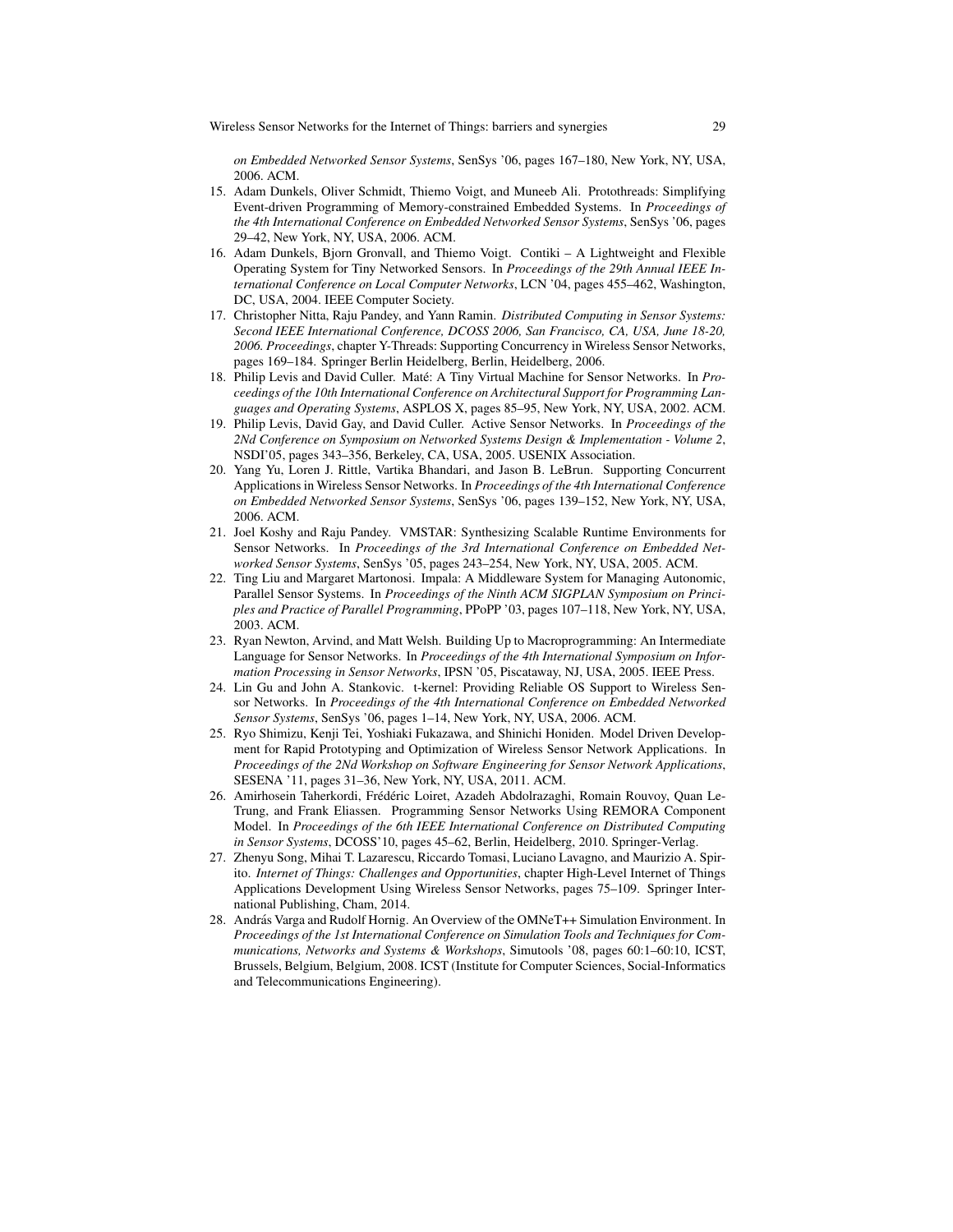- 29. Matt Welsh and Geoffrey Mainland. Programming Sensor Networks Using Abstract Regions. In *NSDI*, volume 4, pages 3–3, 2004.
- 30. Kamin Whitehouse, Cory Sharp, Eric Brewer, and David Culler. Hood: A Neighborhood Abstraction for Sensor Networks. In *Proceedings of the 2Nd International Conference on Mobile Systems, Applications, and Services*, MobiSys '04, pages 99–110, New York, NY, USA, 2004. ACM.
- 31. T. Abdelzaher, B. Blum, Q. Cao, Y. Chen, D. Evans, J. George, S. George, L. Gu, T. He, S. Krishnamurthy, L. Luo, S. Son, J. Stankovic, R. Stoleru, and A. Wood. EnviroTrack: towards an environmental computing paradigm for distributed sensor networks. In *Distributed Computing Systems, 2004. Proceedings. 24th International Conference on*, pages 582–589, 2004.
- 32. Luca Mottola and Gian Pietro Picco. *Distributed Computing in Sensor Systems: Second IEEE International Conference, DCOSS 2006, San Francisco, CA, USA, June 18-20, 2006. Proceedings*, chapter Logical Neighborhoods: A Programming Abstraction for Wireless Sensor Networks, pages 150–168. Springer Berlin Heidelberg, Berlin, Heidelberg, 2006.
- 33. J. Liu, M. Chu, J. Liu, J. Reich, and F. Zhao. State-centric programming for sensor-actuator network systems. *Pervasive Computing, IEEE*, 2(4):50–62, October 2003.
- 34. P. Bonnet, J. Gehrke, and P. Seshadri. Querying the physical world. *Personal Communications, IEEE*, 7(5):10–15, Oct 2000.
- 35. Samuel R. Madden, Michael J. Franklin, Joseph M. Hellerstein, and Wei Hong. TinyDB: An Acquisitional Query Processing System for Sensor Networks. *ACM Trans. Database Syst.*, 30(1):122–173, March 2005.
- 36. C. Srisathapornphat, C. Jaikaeo, and Chien-Chung Shen. Sensor Information Networking Architecture. In *Parallel Processing, 2000. Proceedings. 2000 International Workshops on*, pages 23–30, 2000.
- 37. W.B. Heinzelman, A.L. Murphy, H.S. Carvalho, and M.A. Perillo. Middleware to support sensor network applications. *Network, IEEE*, 18(1):6–14, Jan 2004.
- 38. Shuoqi Li, Sang H. Son, and John A. Stankovic. *Information Processing in Sensor Networks: Second International Workshop, IPSN 2003, Palo Alto, CA, USA, April 22–23, 2003 Proceedings*, chapter Event Detection Services Using Data Service Middleware in Distributed Sensor Networks, pages 502–517. Springer Berlin Heidelberg, Berlin, Heidelberg, 2003.
- 39. Ryan Newton, Greg Morrisett, and Matt Welsh. The Regiment Macroprogramming System. In *Proceedings of the 6th International Conference on Information Processing in Sensor Networks*, IPSN '07, pages 489–498, New York, NY, USA, 2007. ACM.
- 40. Ramakrishna Gummadi, Omprakash Gnawali, and Ramesh Govindan. Macro-programming Wireless Sensor Networks Using Kairos. In *Proceedings of the First IEEE International Conference on Distributed Computing in Sensor Systems*, DCOSS'05, pages 126–140, Berlin, Heidelberg, 2005. Springer-Verlag.
- 41. C. Borcea, C. Intanagonwiwat, P. Kang, U. Kremer, and L. Iftode. Spatial programming using smart messages: design and implementation. In *Distributed Computing Systems, 2004. Proceedings. 24th International Conference on*, pages 690–699, 2004.
- 42. Yang Ni, Ulrich Kremer, Adrian Stere, and Liviu Iftode. Programming ad-hoc networks of mobile and resource-constrained devices. In *Proceedings of the 2005 ACM SIGPLAN Conference on Programming Language Design and Implementation*, PLDI '05, pages 249–260, New York, NY, USA, 2005. ACM.
- 43. Chalermek Intanagonwiwat, Rajesh Gupta, and Amin Vahdat. *Algorithmic Aspects of Wireless Sensor Networks: Second International Workshop, ALGOSENSORS 2006, Venice, Italy, July 15, 2006, Revised Selected Papers*, chapter Declarative Resource Naming for Macroprogramming Wireless Networks of Embedded Systems, pages 192–199. Springer Berlin Heidelberg, Berlin, Heidelberg, 2006.
- 44. Kamin Whitehouse, Feng Zhao, and Jie Liu. *Wireless Sensor Networks: Third European Workshop, EWSN 2006, Zurich, Switzerland, February 13-15, 2006. Proceedings*, chapter Semantic Streams: A Framework for Composable Semantic Interpretation of Sensor Data, pages 5–20. Springer Berlin Heidelberg, Berlin, Heidelberg, 2006.